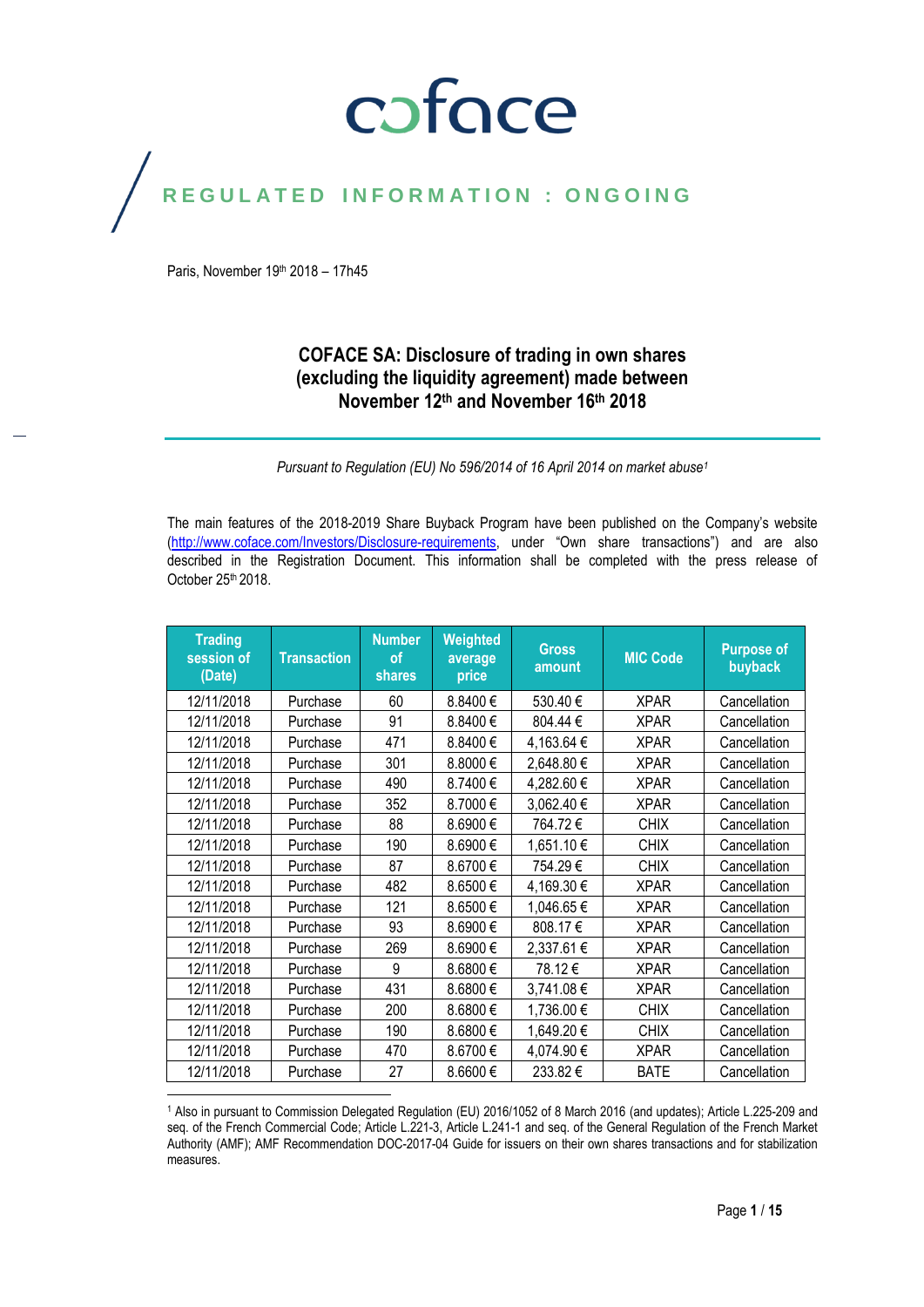| 12/11/2018 | Purchase | 482             | 8.6600€ | 4,174.12€  | <b>CHIX</b> | Cancellation |
|------------|----------|-----------------|---------|------------|-------------|--------------|
| 12/11/2018 | Purchase | 300             | 8.6700€ | 2,601.00€  | <b>CHIX</b> | Cancellation |
| 12/11/2018 | Purchase | 313             | 8.6700€ | 2,713.71 € | <b>CHIX</b> | Cancellation |
| 12/11/2018 | Purchase | 500             | 8.6600€ | 4,330.00 € | <b>XPAR</b> | Cancellation |
| 12/11/2018 | Purchase | 54              | 8.6600€ | 467.64€    | <b>XPAR</b> | Cancellation |
| 12/11/2018 | Purchase | 134             | 8.6600€ | 1,160.44 € | <b>XPAR</b> | Cancellation |
| 12/11/2018 | Purchase | 106             | 8.6600€ | 917.96€    | <b>XPAR</b> | Cancellation |
| 12/11/2018 | Purchase | 206             | 8.6600€ | 1,783.96 € | <b>XPAR</b> | Cancellation |
| 12/11/2018 | Purchase | 500             | 8.6600€ | 4,330.00 € | <b>XPAR</b> | Cancellation |
| 12/11/2018 | Purchase | 478             | 8.6600€ | 4,139.48€  | <b>XPAR</b> | Cancellation |
| 12/11/2018 | Purchase | 22              | 8.6600€ | 190.52€    | <b>XPAR</b> | Cancellation |
| 12/11/2018 | Purchase | 500             | 8.6300€ | 4,315.00 € | <b>XPAR</b> | Cancellation |
| 12/11/2018 | Purchase | 12              | 8.6400€ | 103.68€    | <b>BATE</b> | Cancellation |
| 12/11/2018 | Purchase | 400             | 8.6300€ | 3,452.00 € | <b>XPAR</b> | Cancellation |
| 12/11/2018 | Purchase | 650             | 8.6300€ | 5,609.50€  | <b>XPAR</b> | Cancellation |
| 12/11/2018 | Purchase | 473             | 8.6500€ | 4,091.45€  | <b>XPAR</b> | Cancellation |
| 12/11/2018 | Purchase | 1,105           | 8.7200€ | 9,635.60 € | <b>XPAR</b> | Cancellation |
| 12/11/2018 | Purchase | 116             | 8.7100€ | 1,010.36 € | <b>CHIX</b> | Cancellation |
| 12/11/2018 | Purchase | 170             | 8.7100€ | 1,480.70 € | <b>CHIX</b> | Cancellation |
| 12/11/2018 | Purchase | 122             | 8.7100€ | 1,062.62 € | <b>CHIX</b> | Cancellation |
| 12/11/2018 | Purchase | 122             | 8.7100€ | 1,062.62 € | <b>CHIX</b> | Cancellation |
| 12/11/2018 | Purchase | 42              | 8.7100€ | 365.82€    | <b>CHIX</b> | Cancellation |
| 12/11/2018 | Purchase | 519             | 8.7100€ | 4,520.49€  | <b>CHIX</b> | Cancellation |
| 12/11/2018 | Purchase | 80              | 8.7000€ | 696.00€    | <b>XPAR</b> | Cancellation |
| 12/11/2018 | Purchase | 317             | 8.7000€ | 2,757.90 € | <b>XPAR</b> | Cancellation |
| 12/11/2018 | Purchase | 485             | 8.7300€ | 4,234.05€  | <b>TRQX</b> | Cancellation |
| 12/11/2018 | Purchase | 164             | 8.7300€ | 1,431.72 € | <b>TRQX</b> | Cancellation |
| 12/11/2018 | Purchase | 147             | 8.7300€ | 1,283.31 € | <b>TRQX</b> | Cancellation |
| 12/11/2018 | Purchase | 589             | 8.7300€ | 5,141.97 € | <b>XPAR</b> | Cancellation |
| 12/11/2018 | Purchase | 13              | 8.7300€ | 113.49€    | <b>XPAR</b> | Cancellation |
| 12/11/2018 | Purchase | 401             | 8.7400€ | 3,504.74 € | <b>XPAR</b> | Cancellation |
| 12/11/2018 | Purchase | 403             | 8.7200€ | 3,514.16€  | <b>XPAR</b> | Cancellation |
| 12/11/2018 | Purchase | 300             | 8.7100€ | 2,613.00€  | <b>TRQX</b> | Cancellation |
| 12/11/2018 | Purchase | 614             | 8.7100€ | 5,347.94 € | <b>TRQX</b> | Cancellation |
| 12/11/2018 | Purchase | 201             | 8.7100€ | 1,750.71 € | <b>TRQX</b> | Cancellation |
| 12/11/2018 | Purchase | 12 <sup>°</sup> | 8.7100€ | 104.52€    | <b>TRQX</b> | Cancellation |
| 12/11/2018 | Purchase | 235             | 8.7100€ | 2,046.85 € | <b>XPAR</b> | Cancellation |
| 12/11/2018 | Purchase | 261             | 8.7100€ | 2,273.31 € | <b>XPAR</b> | Cancellation |
| 12/11/2018 | Purchase | 230             | 8.7300€ | 2,007.90 € | <b>CHIX</b> | Cancellation |
| 12/11/2018 | Purchase | 416             | 8.7300€ | 3,631.68€  | <b>CHIX</b> | Cancellation |
| 12/11/2018 | Purchase | 569             | 8.7300€ | 4,967.37 € | <b>CHIX</b> | Cancellation |
| 12/11/2018 | Purchase | 53              | 8.7300€ | 462.69€    | <b>CHIX</b> | Cancellation |
| 12/11/2018 | Purchase | 53              | 8.7300€ | 462.69€    | <b>CHIX</b> | Cancellation |
| 12/11/2018 | Purchase | 53              | 8.7300€ | 462.69€    | <b>CHIX</b> | Cancellation |
| 12/11/2018 | Purchase | 53              | 8.7300€ | 462.69€    | <b>CHIX</b> | Cancellation |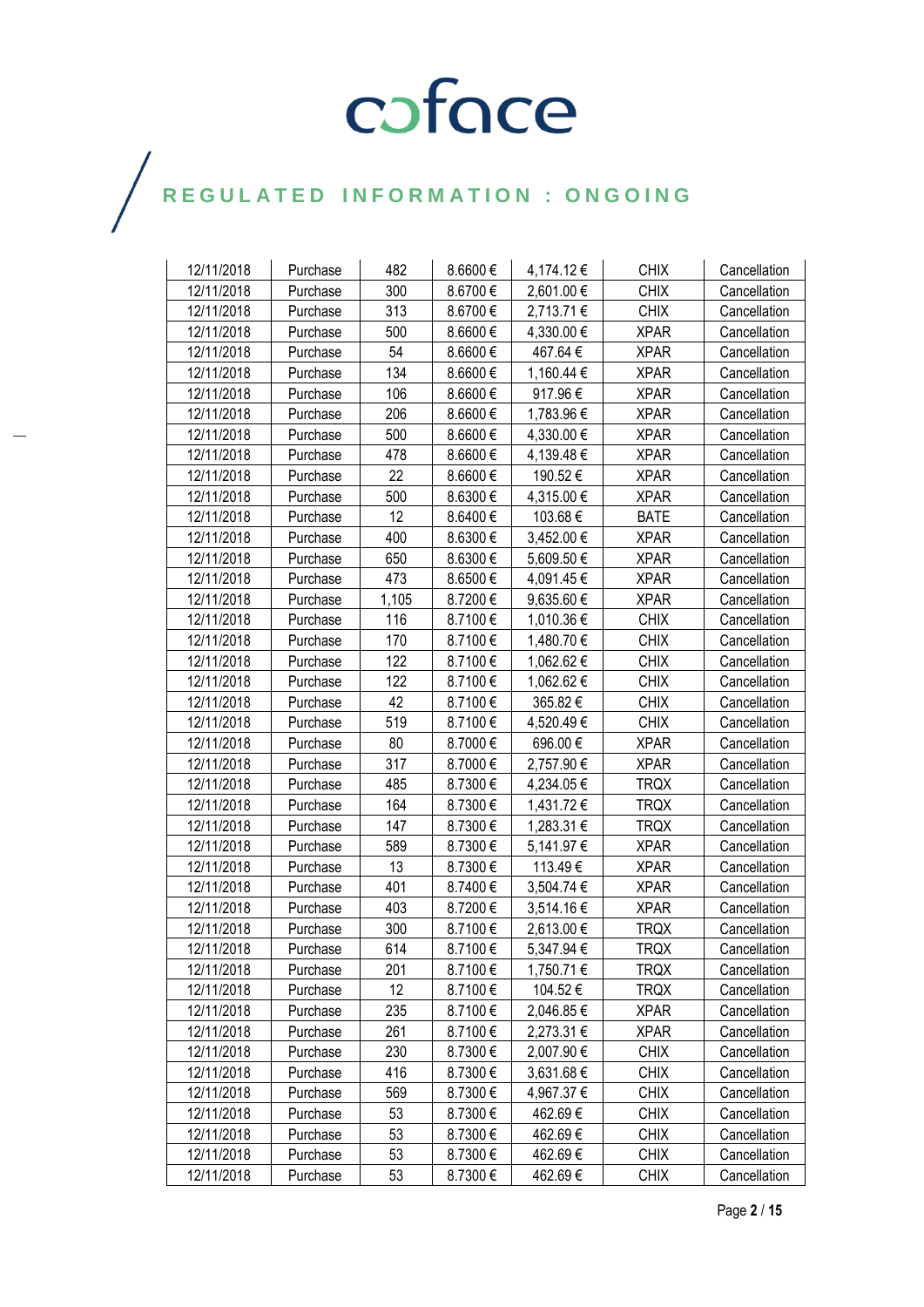| 12/11/2018 | Purchase | 49  | 8.7300€ | 427.77€    | <b>TRQX</b> | Cancellation |
|------------|----------|-----|---------|------------|-------------|--------------|
| 12/11/2018 | Purchase | 405 | 8.7300€ | 3,535.65€  | <b>XPAR</b> | Cancellation |
| 12/11/2018 | Purchase | 388 | 8.7300€ | 3,387.24 € | <b>XPAR</b> | Cancellation |
| 12/11/2018 | Purchase | 59  | 8.7300€ | 515.07€    | <b>XPAR</b> | Cancellation |
| 12/11/2018 | Purchase | 248 | 8.7300€ | 2,165.04 € | <b>XPAR</b> | Cancellation |
| 12/11/2018 | Purchase | 188 | 8.7300€ | 1,641.24 € | <b>XPAR</b> | Cancellation |
| 12/11/2018 | Purchase | 156 | 8.7300€ | 1,361.88€  | <b>XPAR</b> | Cancellation |
| 12/11/2018 | Purchase | 374 | 8.7200€ | 3,261.28€  | <b>XPAR</b> | Cancellation |
| 12/11/2018 | Purchase | 402 | 8.7100€ | 3,501.42€  | <b>XPAR</b> | Cancellation |
| 12/11/2018 | Purchase | 50  | 8.7200€ | 436.00€    | <b>BATE</b> | Cancellation |
| 12/11/2018 | Purchase | 50  | 8.7200€ | 436.00€    | <b>BATE</b> | Cancellation |
| 12/11/2018 | Purchase | 5   | 8.7200€ | 43.60 €    | <b>CHIX</b> | Cancellation |
| 12/11/2018 | Purchase | 59  | 8.7200€ | 514.48€    | <b>CHIX</b> | Cancellation |
| 12/11/2018 | Purchase | 59  | 8.7200€ | 514.48€    | <b>CHIX</b> | Cancellation |
| 12/11/2018 | Purchase | 107 | 8.7200€ | 933.04€    | <b>TRQX</b> | Cancellation |
| 12/11/2018 | Purchase | 35  | 8.7200€ | 305.20€    | <b>TRQX</b> | Cancellation |
| 12/11/2018 | Purchase | 607 | 8.7200€ | 5,293.04 € | <b>XPAR</b> | Cancellation |
| 12/11/2018 | Purchase | 98  | 8.7200€ | 854.56€    | <b>XPAR</b> | Cancellation |
| 12/11/2018 | Purchase | 330 | 8.6900€ | 2,867.70€  | <b>XPAR</b> | Cancellation |
| 12/11/2018 | Purchase | 121 | 8.6700€ | 1,049.07 € | <b>XPAR</b> | Cancellation |
| 12/11/2018 | Purchase | 369 | 8.6700€ | 3,199.23€  | <b>XPAR</b> | Cancellation |
| 12/11/2018 | Purchase | 500 | 8.6600€ | 4,330.00 € | <b>XPAR</b> | Cancellation |
| 12/11/2018 | Purchase | 387 | 8.6400€ | 3,343.68 € | <b>XPAR</b> | Cancellation |
| 12/11/2018 | Purchase | 697 | 8.6500€ | 6,029.05€  | <b>CHIX</b> | Cancellation |
| 12/11/2018 | Purchase | 59  | 8.6700€ | 511.53€    | <b>XPAR</b> | Cancellation |
| 12/11/2018 | Purchase | 197 | 8.6700€ | 1,707.99€  | <b>XPAR</b> | Cancellation |
| 12/11/2018 | Purchase | 229 | 8.6800€ | 1,987.72€  | <b>XPAR</b> | Cancellation |
| 12/11/2018 | Purchase | 400 | 8.6800€ | 3,472.00 € | <b>XPAR</b> | Cancellation |
| 12/11/2018 | Purchase | 400 | 8.6800€ | 3,472.00 € | <b>XPAR</b> | Cancellation |
| 12/11/2018 | Purchase | 104 | 8.6800€ | 902.72€    | <b>XPAR</b> | Cancellation |
| 12/11/2018 | Purchase | 118 | 8.6600€ | 1,021.88 € | <b>XPAR</b> | Cancellation |
| 12/11/2018 | Purchase | 195 | 8.6400€ | 1,684.80€  | <b>XPAR</b> | Cancellation |
| 12/11/2018 | Purchase | 648 | 8.6300€ | 5,592.24 € | <b>XPAR</b> | Cancellation |
| 12/11/2018 | Purchase | 375 | 8.6200€ | 3,232.50€  | <b>CHIX</b> | Cancellation |
| 12/11/2018 | Purchase | 37  | 8.6200€ | 318.94 €   | <b>CHIX</b> | Cancellation |
| 12/11/2018 | Purchase | 375 | 8.6200€ | 3,232.50 € | <b>CHIX</b> | Cancellation |
| 12/11/2018 | Purchase | 37  | 8.6200€ | 318.94€    | <b>CHIX</b> | Cancellation |
| 12/11/2018 | Purchase | 243 | 8.6200€ | 2,094.66€  | <b>CHIX</b> | Cancellation |
| 12/11/2018 | Purchase | 35  | 8.6100€ | 301.35€    | <b>XPAR</b> | Cancellation |
| 12/11/2018 | Purchase | 89  | 8.6100€ | 766.29€    | <b>XPAR</b> | Cancellation |
| 12/11/2018 | Purchase | 168 | 8.6100€ | 1,446.48 € | <b>BATE</b> | Cancellation |
| 12/11/2018 | Purchase | 133 | 8.6100€ | 1,145.13 € | <b>TRQX</b> | Cancellation |
| 12/11/2018 | Purchase | 10  | 8.6100€ | 86.10€     | TRQX        | Cancellation |
| 12/11/2018 | Purchase | 152 | 8.6100€ | 1,308.72€  | <b>TRQX</b> | Cancellation |
| 12/11/2018 | Purchase | 305 | 8.6100€ | 2,626.05€  | <b>XPAR</b> | Cancellation |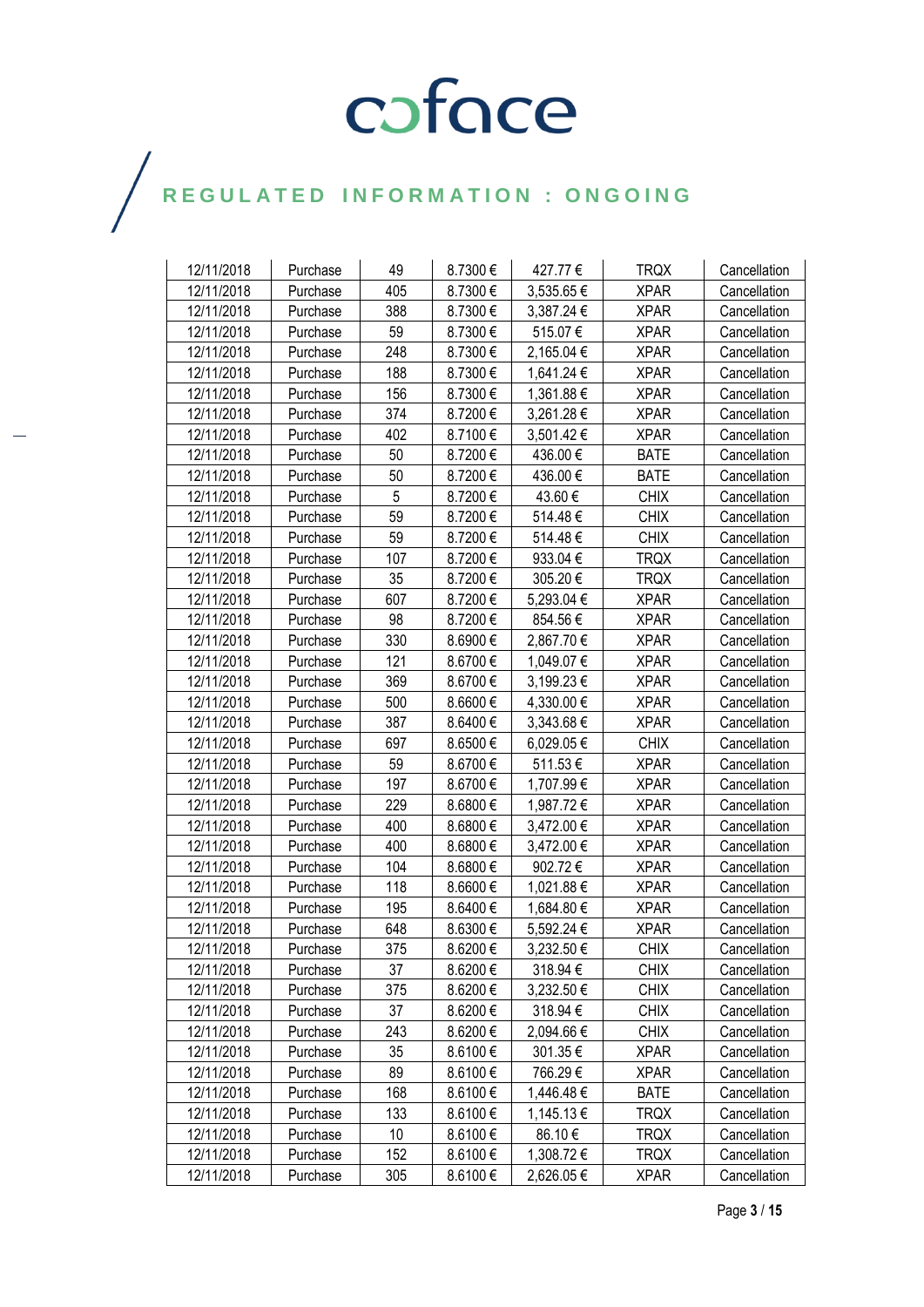| 12/11/2018       | Purchase | 88     | 8.6100€ | 757.68€     | <b>XPAR</b> | Cancellation        |
|------------------|----------|--------|---------|-------------|-------------|---------------------|
| 12/11/2018       | Purchase | 101    | 8.6100€ | 869.61€     | <b>XPAR</b> | Cancellation        |
| 12/11/2018       | Purchase | 95     | 8.6200€ | 818.90€     | <b>XPAR</b> | Cancellation        |
| 12/11/2018       | Purchase | 26     | 8.6200€ | 224.12€     | <b>BATE</b> | Cancellation        |
| 12/11/2018       | Purchase | 56     | 8.6200€ | 482.72€     | <b>TRQX</b> | Cancellation        |
| 12/11/2018       | Purchase | 61     | 8.6200€ | 525.82€     | <b>XPAR</b> | Cancellation        |
| 12/11/2018       | Purchase | 142    | 8.6200€ | 1,224.04 €  | <b>XPAR</b> | Cancellation        |
| 12/11/2018       | Purchase | 63     | 8.6200€ | 543.06€     | <b>XPAR</b> | Cancellation        |
| 12/11/2018       | Purchase | 1,171  | 8.6200€ | 10,094.02 € | <b>XPAR</b> | Cancellation        |
| 12/11/2018       | Purchase | 70     | 8.6100€ | 602.70€     | <b>XPAR</b> | Cancellation        |
| 12/11/2018       | Purchase | 178    | 8.6100€ | 1,532.58 €  | <b>XPAR</b> | Cancellation        |
|                  |          | 20,447 | 8.6830€ | 177,541     | <b>XPAR</b> |                     |
|                  |          | 2,465  | 8.7034€ | 21,454      | <b>TRQX</b> |                     |
| Total 12/11/2018 |          | 6,255  | 8.6816€ | 54,304      | <b>CHIX</b> | <b>Cancellation</b> |
|                  |          | 333    | 8.6489€ | 2,880       | <b>BATE</b> |                     |
|                  |          | 29,500 | 8.6840€ | 256,179€    |             |                     |
| 13/11/2018       | Purchase | 479    | 8.7000€ | 4,167.30 €  | <b>XPAR</b> | Cancellation        |
| 13/11/2018       | Purchase | 609    | 8.7000€ | 5,298.30 €  | <b>XPAR</b> | Cancellation        |
| 13/11/2018       | Purchase | 581    | 8.6800€ | 5,043.08€   | <b>XPAR</b> | Cancellation        |
| 13/11/2018       | Purchase | 300    | 8.6800€ | 2,604.00 €  | <b>BATE</b> | Cancellation        |
| 13/11/2018       | Purchase | 180    | 8.6800€ | 1,562.40 €  | <b>BATE</b> | Cancellation        |
| 13/11/2018       | Purchase | 215    | 8.6800€ | 1,866.20 €  | <b>BATE</b> | Cancellation        |
| 13/11/2018       | Purchase | 190    | 8.6800€ | 1,649.20 €  | TRQX        | Cancellation        |
| 13/11/2018       | Purchase | 224    | 8.6800€ | 1,944.32 €  | <b>TRQX</b> | Cancellation        |
| 13/11/2018       | Purchase | 83     | 8.6800€ | 720.44€     | <b>BATE</b> | Cancellation        |
| 13/11/2018       | Purchase | 988    | 8.6800€ | 8,575.84 €  | <b>BATE</b> | Cancellation        |
| 13/11/2018       | Purchase | 337    | 8.6900€ | 2,928.53 €  | <b>XPAR</b> | Cancellation        |
| 13/11/2018       | Purchase | 230    | 8.6900€ | 1,998.70 €  | <b>XPAR</b> | Cancellation        |
| 13/11/2018       | Purchase | 42     | 8.6700€ | 364.14€     | <b>XPAR</b> | Cancellation        |
| 13/11/2018       | Purchase | 368    | 8.6700€ | 3,190.56 €  | <b>XPAR</b> | Cancellation        |
| 13/11/2018       | Purchase | 1      | 8.6700€ | 8.67€       | <b>BATE</b> | Cancellation        |
| 13/11/2018       | Purchase | 1,074  | 8.6700€ | 9,311.58 €  | <b>BATE</b> | Cancellation        |
| 13/11/2018       | Purchase | 421    | 8.6400€ | 3,637.44 €  | <b>XPAR</b> | Cancellation        |
| 13/11/2018       | Purchase | 177    | 8.6500€ | 1,531.05€   | <b>CHIX</b> | Cancellation        |
| 13/11/2018       | Purchase | 300    | 8.6500€ | 2,595.00 €  | <b>CHIX</b> | Cancellation        |
| 13/11/2018       | Purchase | 633    | 8.6500€ | 5,475.45 €  | <b>TRQX</b> | Cancellation        |
| 13/11/2018       | Purchase | 344    | 8.6800€ | 2,985.92€   | <b>XPAR</b> | Cancellation        |
| 13/11/2018       | Purchase | 120    | 8.6800€ | 1,041.60 €  | <b>XPAR</b> | Cancellation        |
| 13/11/2018       | Purchase | 400    | 8.6800€ | 3,472.00 €  | <b>XPAR</b> | Cancellation        |
| 13/11/2018       | Purchase | 170    | 8.6800€ | 1,475.60 €  | <b>XPAR</b> | Cancellation        |
| 13/11/2018       | Purchase | 103    | 8.6800€ | 894.04€     | <b>XPAR</b> | Cancellation        |
| 13/11/2018       | Purchase | 366    | 8.6600€ | 3,169.56€   | <b>XPAR</b> | Cancellation        |
| 13/11/2018       | Purchase | 330    | 8.6500€ | 2,854.50 €  | <b>XPAR</b> | Cancellation        |
| 13/11/2018       | Purchase | 38     | 8.6500€ | 328.70€     | <b>XPAR</b> | Cancellation        |
| 13/11/2018       | Purchase | 120    | 8.6500€ | 1,038.00 €  | <b>XPAR</b> | Cancellation        |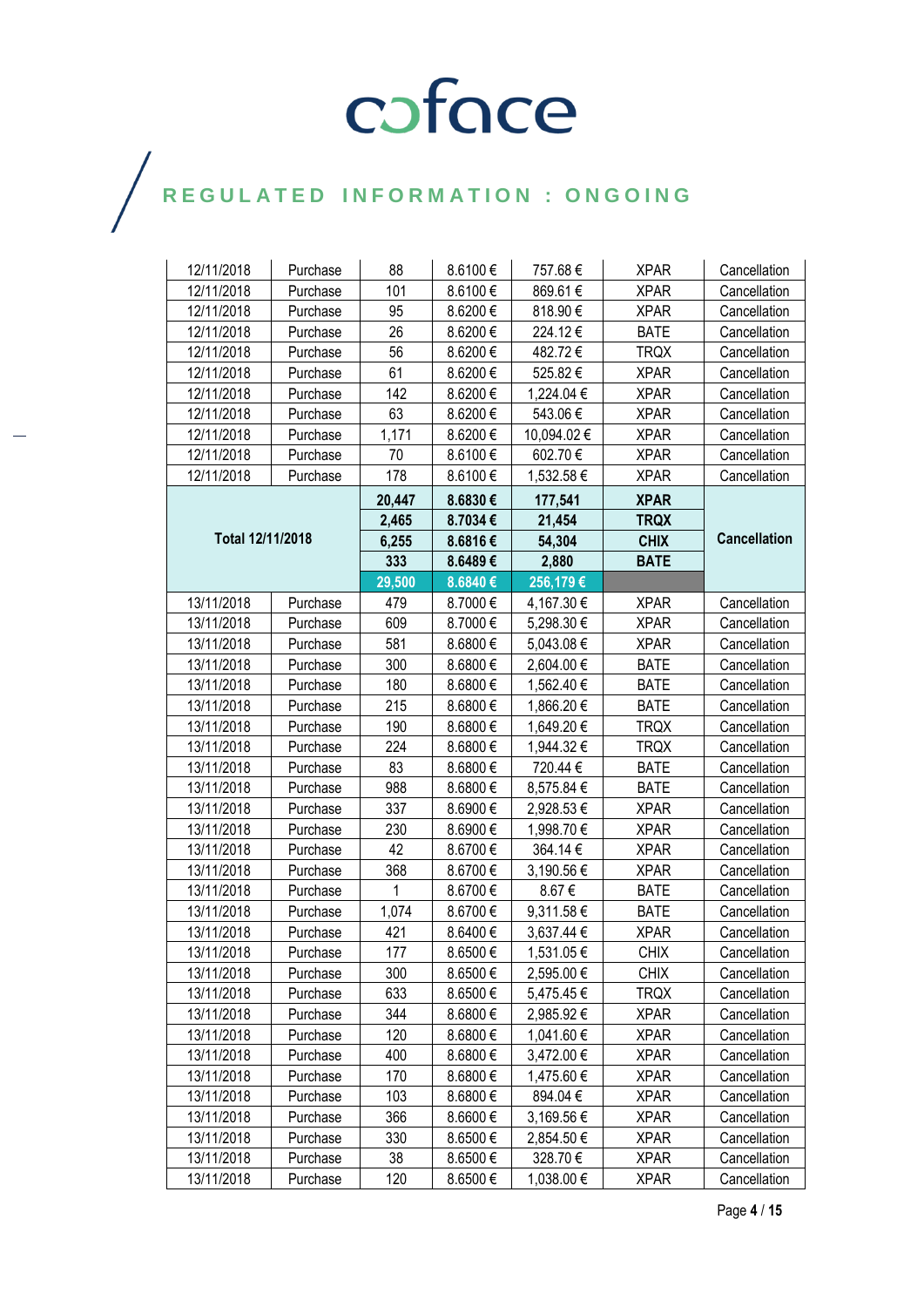| 13/11/2018 | Purchase | 400            | 8.6600€  | 3,464.00 €  | <b>XPAR</b> | Cancellation |
|------------|----------|----------------|----------|-------------|-------------|--------------|
| 13/11/2018 | Purchase | 500            | 8.6700€  | 4,335.00€   | <b>XPAR</b> | Cancellation |
| 13/11/2018 | Purchase | 165            | 8.6700€  | 1,430.55€   | <b>XPAR</b> | Cancellation |
| 13/11/2018 | Purchase | 14             | 8.6700€  | 121.38€     | <b>TRQX</b> | Cancellation |
| 13/11/2018 | Purchase | 1,081          | 8.6700€  | 9,372.27 €  | <b>TRQX</b> | Cancellation |
| 13/11/2018 | Purchase | 472            | 8.6700€  | 4,092.24 €  | <b>XPAR</b> | Cancellation |
| 13/11/2018 | Purchase | 500            | 8.6700€  | 4,335.00 €  | <b>XPAR</b> | Cancellation |
| 13/11/2018 | Purchase | 81             | 8.6700€  | 702.27€     | <b>XPAR</b> | Cancellation |
| 13/11/2018 | Purchase | 414            | 8.6500€  | 3,581.10 €  | <b>XPAR</b> | Cancellation |
| 13/11/2018 | Purchase | 318            | 8.6500€  | 2,750.70€   | <b>XPAR</b> | Cancellation |
| 13/11/2018 | Purchase | 86             | 8.6500€  | 743.90€     | <b>XPAR</b> | Cancellation |
| 13/11/2018 | Purchase | $\overline{2}$ | 8.6700€  | 17.34 €     | <b>XPAR</b> | Cancellation |
| 13/11/2018 | Purchase | 232            | 8.6700€  | 2,011.44 €  | <b>XPAR</b> | Cancellation |
| 13/11/2018 | Purchase | 825            | 8.6700€  | 7,152.75€   | <b>XPAR</b> | Cancellation |
| 13/11/2018 | Purchase | 353            | 8.6500€  | 3,053.45€   | <b>XPAR</b> | Cancellation |
| 13/11/2018 | Purchase | 157            | 8.6500€  | 1,358.05€   | <b>XPAR</b> | Cancellation |
| 13/11/2018 | Purchase | 489            | 8.6400€  | 4,224.96€   | <b>XPAR</b> | Cancellation |
| 13/11/2018 | Purchase | 100            | 8.6400€  | 864.00€     | <b>XPAR</b> | Cancellation |
| 13/11/2018 | Purchase | 330            | 8.6400€  | 2,851.20€   | <b>XPAR</b> | Cancellation |
| 13/11/2018 | Purchase | 63             | 8.6400€  | 544.32€     | <b>XPAR</b> | Cancellation |
| 13/11/2018 | Purchase | 555            | 8.6200€  | 4,784.10€   | <b>XPAR</b> | Cancellation |
| 13/11/2018 | Purchase | 539            | 8.6200€  | 4,646.18€   | <b>XPAR</b> | Cancellation |
| 13/11/2018 | Purchase | 631            | 8.6200€  | 5,439.22€   | <b>XPAR</b> | Cancellation |
| 13/11/2018 | Purchase | 485            | 8.6200€  | 4,180.70 €  | <b>XPAR</b> | Cancellation |
| 13/11/2018 | Purchase | 400            | 8.6200€  | 3,448.00 €  | <b>XPAR</b> | Cancellation |
| 13/11/2018 | Purchase | 592            | 8.6200€  | 5,103.04 €  | <b>XPAR</b> | Cancellation |
| 13/11/2018 | Purchase | 93             | 8.6200€  | 801.66€     | <b>XPAR</b> | Cancellation |
| 13/11/2018 | Purchase | 289            | 8.6100€  | 2,488.29€   | <b>XPAR</b> | Cancellation |
| 13/11/2018 | Purchase | 158            | 8.6100€  | 1,360.38 €  | <b>XPAR</b> | Cancellation |
| 13/11/2018 | Purchase | 460            | 8.6100€  | 3,960.60 €  | <b>XPAR</b> | Cancellation |
| 13/11/2018 | Purchase | 375            | 8.6000€  | 3,225.00 €  | <b>XPAR</b> | Cancellation |
| 13/11/2018 | Purchase | 48             | 8.6400€  | 414.72€     | <b>TRQX</b> | Cancellation |
| 13/11/2018 | Purchase | 1,205          | 8.6400€  | 10,411.20 € | <b>TRQX</b> | Cancellation |
| 13/11/2018 | Purchase | 17             | 8.6500€  | 147.05€     | <b>XPAR</b> | Cancellation |
| 13/11/2018 | Purchase | 671            | 8.6400€  | 5,797.44 €  | <b>XPAR</b> | Cancellation |
| 13/11/2018 | Purchase | 19             | 8.6400€  | 164.16€     | <b>XPAR</b> | Cancellation |
| 13/11/2018 | Purchase | 1,082          | 8.6400€  | 9,348.48€   | <b>XPAR</b> | Cancellation |
| 13/11/2018 | Purchase | 565            | 8.6400€  | 4,881.60 €  | <b>XPAR</b> | Cancellation |
| 13/11/2018 | Purchase | 313            | 8.6200€  | 2,698.06€   | <b>XPAR</b> | Cancellation |
| 13/11/2018 | Purchase | 322            | 8.6200€  | 2,775.64 €  | <b>XPAR</b> | Cancellation |
| 13/11/2018 | Purchase | 43             | 8.6100€  | 370.23€     | <b>XPAR</b> | Cancellation |
| 13/11/2018 | Purchase | 396            | 8.6100€  | 3,409.56 €  | <b>XPAR</b> | Cancellation |
| 13/11/2018 | Purchase | 10             | 8.6100€  | 86.10 €     | <b>XPAR</b> | Cancellation |
| 13/11/2018 | Purchase | 38             | 8.6300 € | 327.94€     | <b>CHIX</b> | Cancellation |
| 13/11/2018 | Purchase | 38             | 8.6300€  | 327.94€     | <b>CHIX</b> | Cancellation |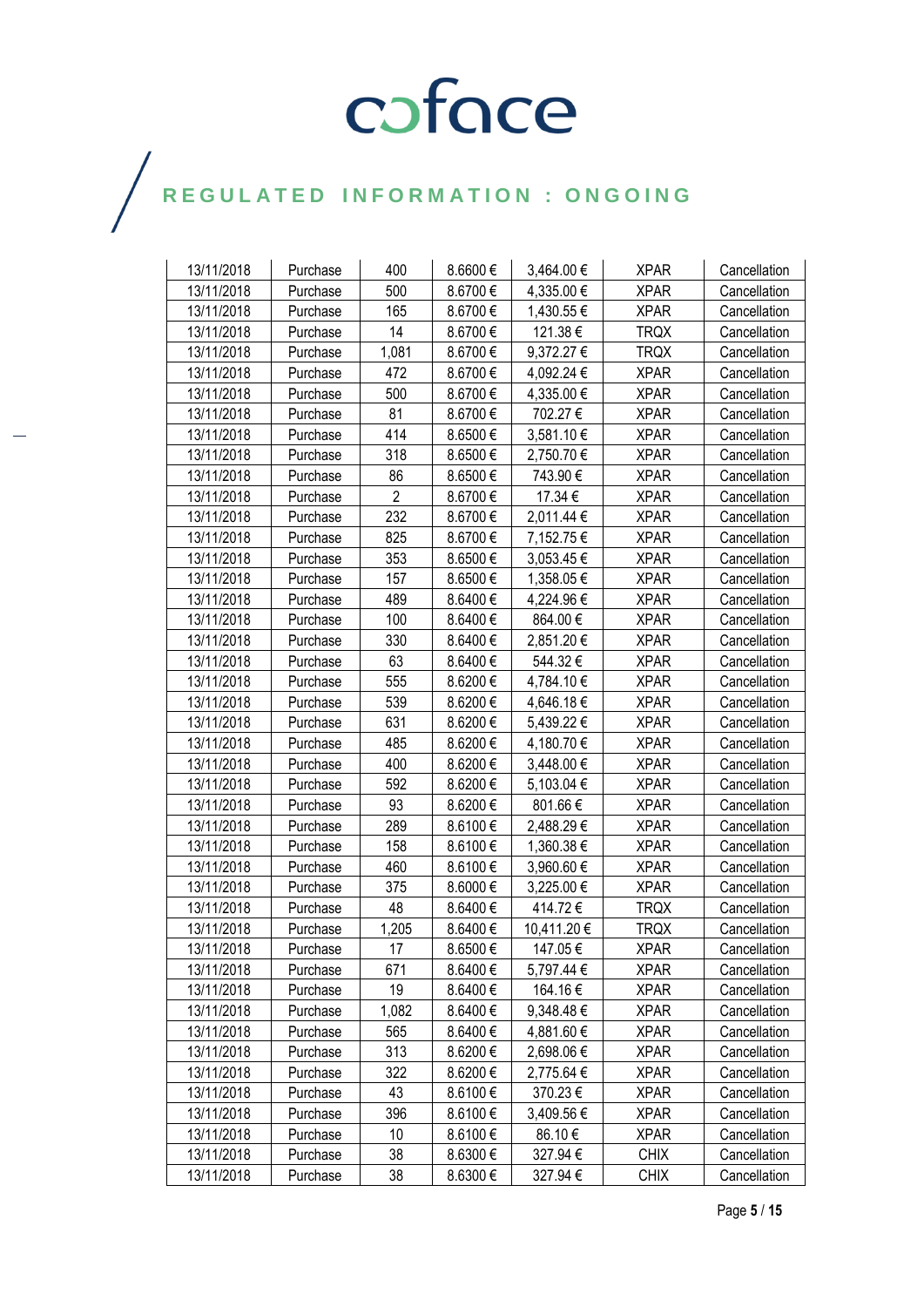| 13/11/2018               | Purchase             | 38         | 8.6300€            | 327.94€                  | <b>CHIX</b>                | Cancellation                 |
|--------------------------|----------------------|------------|--------------------|--------------------------|----------------------------|------------------------------|
| 13/11/2018               | Purchase             | 30         | 8.6300€            | 258.90€                  | <b>CHIX</b>                | Cancellation                 |
| 13/11/2018               | Purchase             | 213        | 8.6300€            | 1,838.19€                | <b>XPAR</b>                | Cancellation                 |
| 13/11/2018               | Purchase             | 241        | 8.6400€            | 2,082.24 €               | <b>XPAR</b>                | Cancellation                 |
| 13/11/2018               | Purchase             | 349        | 8.6400€            | 3,015.36 €               | <b>XPAR</b>                | Cancellation                 |
| 13/11/2018               | Purchase             | 253        | 8.6400€            | 2,185.92 €               | <b>XPAR</b>                | Cancellation                 |
| 13/11/2018               | Purchase             | 176        | 8.6400€            | 1,520.64 €               | <b>XPAR</b>                | Cancellation                 |
| 13/11/2018               | Purchase             | 140        | 8.6300€            | 1,208.20€                | <b>XPAR</b>                | Cancellation                 |
| 13/11/2018               | Purchase             | 44         | 8.6400€            | 380.16€                  | <b>CHIX</b>                | Cancellation                 |
| 13/11/2018               | Purchase             | 44         | 8.6400€            | 380.16€                  | <b>CHIX</b>                | Cancellation                 |
| 13/11/2018               | Purchase             | 472        | 8.6400€            | 4,078.08€                | <b>CHIX</b>                | Cancellation                 |
| 13/11/2018               | Purchase             | 68         | 8.6400€            | 587.52€                  | <b>TRQX</b>                | Cancellation                 |
| 13/11/2018               | Purchase             | 68         | 8.6400€            | 587.52€                  | <b>TRQX</b>                | Cancellation                 |
| 13/11/2018               | Purchase             | 421        | 8.6400€            | 3,637.44 €               | TRQX                       | Cancellation                 |
| 13/11/2018               | Purchase             | 224        | 8.6300€            | 1,933.12 €               | <b>XPAR</b>                | Cancellation                 |
| 13/11/2018               | Purchase             | 1,062      | 8.6400€            | 9,175.68€                | <b>XPAR</b>                | Cancellation                 |
| 13/11/2018               | Purchase             | 144        | 8.6300€            | 1,242.72 €               | <b>XPAR</b>                | Cancellation                 |
| 13/11/2018               | Purchase             | 1,095      | 8.6300€            | 9,449.85 €               | <b>XPAR</b>                | Cancellation                 |
| 13/11/2018               | Purchase             | 242        | 8.6500€            | 2,093.30 €               | <b>BATE</b>                | Cancellation                 |
| 13/11/2018               | Purchase             | 327        | 8.6400€            | 2,825.28€                | <b>XPAR</b>                | Cancellation                 |
|                          |                      | 22,784     | 8.6461€            | 196,993                  | <b>XPAR</b>                |                              |
|                          |                      | 3,952      | 8.6541€            | 34,201                   | <b>TRQX</b>                |                              |
| Total 13/11/2018         |                      |            |                    |                          |                            |                              |
|                          |                      | 1,181      | 8.6428€            | 10,207                   | <b>CHIX</b>                | <b>Cancellation</b>          |
|                          |                      | 3,083      | 8.6742€            | 26,742                   | <b>BATE</b>                |                              |
|                          |                      | 31,000     | 8.6498€            | 268,144€                 |                            |                              |
| 14/11/2018               | Purchase             | 1,054      | 8.5700€            | 9,032.78€                | <b>BATE</b>                | Cancellation                 |
| 14/11/2018               | Purchase             | 435        | 8.5400€            | 3,714.90€                | <b>XPAR</b>                | Cancellation                 |
| 14/11/2018               | Purchase             | 162        | 8.5400€            | 1,383.48 €               | <b>XPAR</b>                | Cancellation                 |
| 14/11/2018               | Purchase             | 291        | 8.5200€            | 2,479.32 €               | <b>XPAR</b>                | Cancellation                 |
| 14/11/2018               | Purchase             | 39         | 8.5200€            | 332.28€                  | <b>XPAR</b>                | Cancellation                 |
| 14/11/2018               | Purchase             | 450        | 8.5400€            | 3,843.00 €               | <b>BATE</b>                | Cancellation                 |
| 14/11/2018               | Purchase             | 250        | 8.5300€            | 2,132.50 €               | <b>TRQX</b>                | Cancellation                 |
| 14/11/2018               | Purchase             | 400        | 8.5300€            | 3,412.00 €               | <b>XPAR</b>                | Cancellation                 |
| 14/11/2018               | Purchase             | 71         | 8.5200€            | 604.92€                  | <b>XPAR</b>                | Cancellation                 |
| 14/11/2018               | Purchase             | 330        | 8.5200€            | 2,811.60 €               | <b>XPAR</b>                | Cancellation                 |
| 14/11/2018               | Purchase             | 1,836      | 8.5400€            | 15,679.44 €              | <b>XPAR</b>                | Cancellation                 |
| 14/11/2018               | Purchase             | 39         | 8.5400€            | 333.06€                  | <b>XPAR</b>                | Cancellation                 |
| 14/11/2018               | Purchase             | 703        | 8.6000€            | 6,045.80€                | <b>XPAR</b>                | Cancellation                 |
| 14/11/2018               | Purchase             | 507        | 8.6000€            | 4,360.20 €               | <b>XPAR</b>                | Cancellation                 |
| 14/11/2018               | Purchase             | 553        | 8.6000€            | 4,755.80 €               | <b>XPAR</b>                | Cancellation                 |
| 14/11/2018               | Purchase             | 423        | 8.6200€            | 3,646.26 €               | <b>XPAR</b>                | Cancellation                 |
| 14/11/2018               | Purchase             | 190        | 8.6200€            | 1,637.80 €               | <b>XPAR</b>                | Cancellation                 |
| 14/11/2018               | Purchase             | 53         | 8.6200€            | 456.86€                  | <b>XPAR</b>                | Cancellation                 |
| 14/11/2018<br>14/11/2018 | Purchase<br>Purchase | 590<br>848 | 8.6600€<br>8.6600€ | 5,109.40 €<br>7,343.68 € | <b>XPAR</b><br><b>XPAR</b> | Cancellation<br>Cancellation |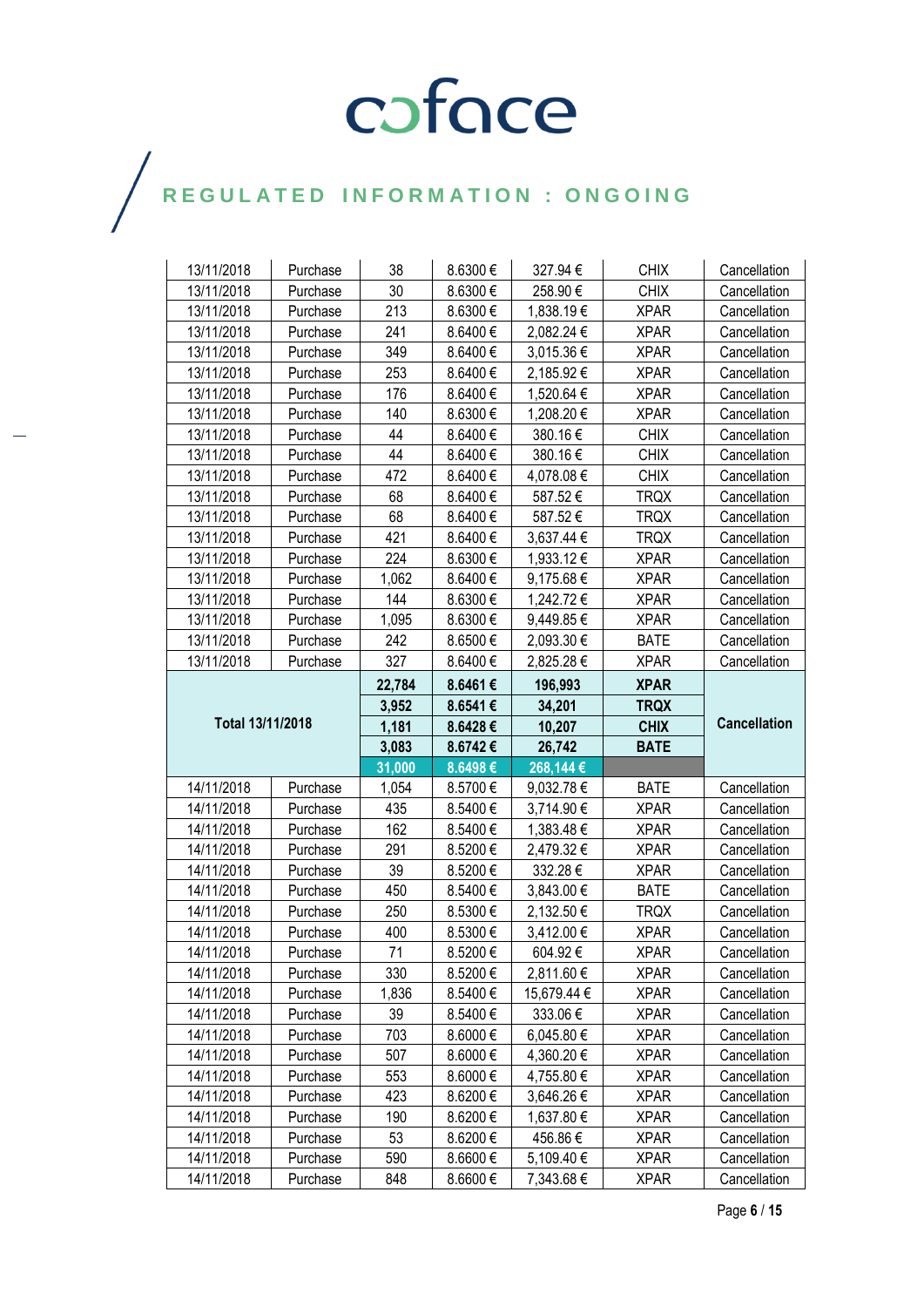| 14/11/2018 | Purchase | 32             | 8.6400€      | 276.48€    | <b>XPAR</b> | Cancellation |
|------------|----------|----------------|--------------|------------|-------------|--------------|
| 14/11/2018 | Purchase | 200            | 8.6400€      | 1,728.00 € | <b>XPAR</b> | Cancellation |
| 14/11/2018 | Purchase | 135            | 8.6400€      | 1,166.40€  | <b>XPAR</b> | Cancellation |
| 14/11/2018 | Purchase | 879            | 8.6600€      | 7,612.14 € | <b>XPAR</b> | Cancellation |
| 14/11/2018 | Purchase | $\overline{2}$ | 8.6600€      | 17.32€     | <b>XPAR</b> | Cancellation |
| 14/11/2018 | Purchase | 168            | 8.6600€      | 1,454.88 € | <b>XPAR</b> | Cancellation |
| 14/11/2018 | Purchase | 74             | 8.6100€      | 637.14€    | <b>XPAR</b> | Cancellation |
| 14/11/2018 | Purchase | 220            | 8.6100€      | 1,894.20€  | <b>XPAR</b> | Cancellation |
| 14/11/2018 | Purchase | 87             | 8.6100€      | 749.07€    | <b>XPAR</b> | Cancellation |
| 14/11/2018 | Purchase | 569            | 8.6200€      | 4,904.78€  | <b>XPAR</b> | Cancellation |
| 14/11/2018 | Purchase | 32             | 8.6200€      | 275.84€    | <b>XPAR</b> | Cancellation |
| 14/11/2018 | Purchase | 731            | 8.6200€      | 6,301.22 € | <b>XPAR</b> | Cancellation |
| 14/11/2018 | Purchase | 293            | 8.6200€      | 2,525.66 € | <b>XPAR</b> | Cancellation |
| 14/11/2018 | Purchase | 200            | 8.6200€      | 1,724.00 € | <b>XPAR</b> | Cancellation |
| 14/11/2018 | Purchase | 416            | 8.6000€      | 3,577.60 € | <b>XPAR</b> | Cancellation |
| 14/11/2018 | Purchase | 1,050          | 8.6100€      | 9,040.50 € | <b>CHIX</b> | Cancellation |
| 14/11/2018 | Purchase | 440            | 8.6000€      | 3,784.00 € | <b>XPAR</b> | Cancellation |
| 14/11/2018 | Purchase | 336            | 8.6000€      | 2,889.60 € | <b>XPAR</b> | Cancellation |
| 14/11/2018 | Purchase | 79             | 8.6300€      | 681.77€    | <b>CHIX</b> | Cancellation |
| 14/11/2018 | Purchase | 9              | 8.6300€      | 77.67 €    | <b>CHIX</b> | Cancellation |
| 14/11/2018 | Purchase | 69             | 8.6300 $\in$ | 595.47€    | <b>TRQX</b> | Cancellation |
| 14/11/2018 | Purchase | 342            | 8.6300€      | 2,951.46€  | <b>XPAR</b> | Cancellation |
| 14/11/2018 | Purchase | 1              | 8.6300€      | 8.63€      | <b>XPAR</b> | Cancellation |
| 14/11/2018 | Purchase | 224            | 8.6300€      | 1,933.12 € | <b>XPAR</b> | Cancellation |
| 14/11/2018 | Purchase | 151            | 8.6300€      | 1,303.13 € | <b>XPAR</b> | Cancellation |
| 14/11/2018 | Purchase | 157            | 8.6300€      | 1,354.91 € | <b>XPAR</b> | Cancellation |
| 14/11/2018 | Purchase | 50             | 8.6300€      | 431.50€    | <b>XPAR</b> | Cancellation |
| 14/11/2018 | Purchase | 484            | 8.6600€      | 4,191.44 € | <b>XPAR</b> | Cancellation |
| 14/11/2018 | Purchase | 267            | 8.6600€      | 2,312.22 € | <b>XPAR</b> | Cancellation |
| 14/11/2018 | Purchase | 200            | 8.6600€      | 1,732.00 € | <b>XPAR</b> | Cancellation |
| 14/11/2018 | Purchase | 194            | 8.6600€      | 1,680.04 € | <b>XPAR</b> | Cancellation |
| 14/11/2018 | Purchase | 585            | 8.6600€      | 5,066.10€  | <b>XPAR</b> | Cancellation |
| 14/11/2018 | Purchase | 88             | 8.6600€      | 762.08€    | <b>XPAR</b> | Cancellation |
| 14/11/2018 | Purchase | 314            | 8.6600€      | 2,719.24 € | <b>XPAR</b> | Cancellation |
| 14/11/2018 | Purchase | 288            | $8.6600 \in$ | 2,494.08 € | <b>XPAR</b> | Cancellation |
| 14/11/2018 | Purchase | 115            | $8.6600 \in$ | 995.90€    | <b>XPAR</b> | Cancellation |
| 14/11/2018 | Purchase | 73             | 8.6600€      | 632.18€    | <b>XPAR</b> | Cancellation |
| 14/11/2018 | Purchase | 95             | 8.6600€      | 822.70€    | <b>XPAR</b> | Cancellation |
| 14/11/2018 | Purchase | 223            | 8.6600€      | 1,931.18€  | <b>XPAR</b> | Cancellation |
| 14/11/2018 | Purchase | 328            | 8.6600€      | 2,840.48€  | <b>XPAR</b> | Cancellation |
| 14/11/2018 | Purchase | 547            | 8.6600 €     | 4,737.02 € | <b>XPAR</b> | Cancellation |
| 14/11/2018 | Purchase | 104            | 8.6600€      | 900.64€    | <b>XPAR</b> | Cancellation |
| 14/11/2018 | Purchase | 250            | 8.6600€      | 2,165.00 € | <b>XPAR</b> | Cancellation |
| 14/11/2018 | Purchase | 1,000          | 8.6700€      | 8,670.00 € | <b>XPAR</b> | Cancellation |
| 14/11/2018 | Purchase | 122            | 8.6700€      | 1,057.74 € | <b>XPAR</b> | Cancellation |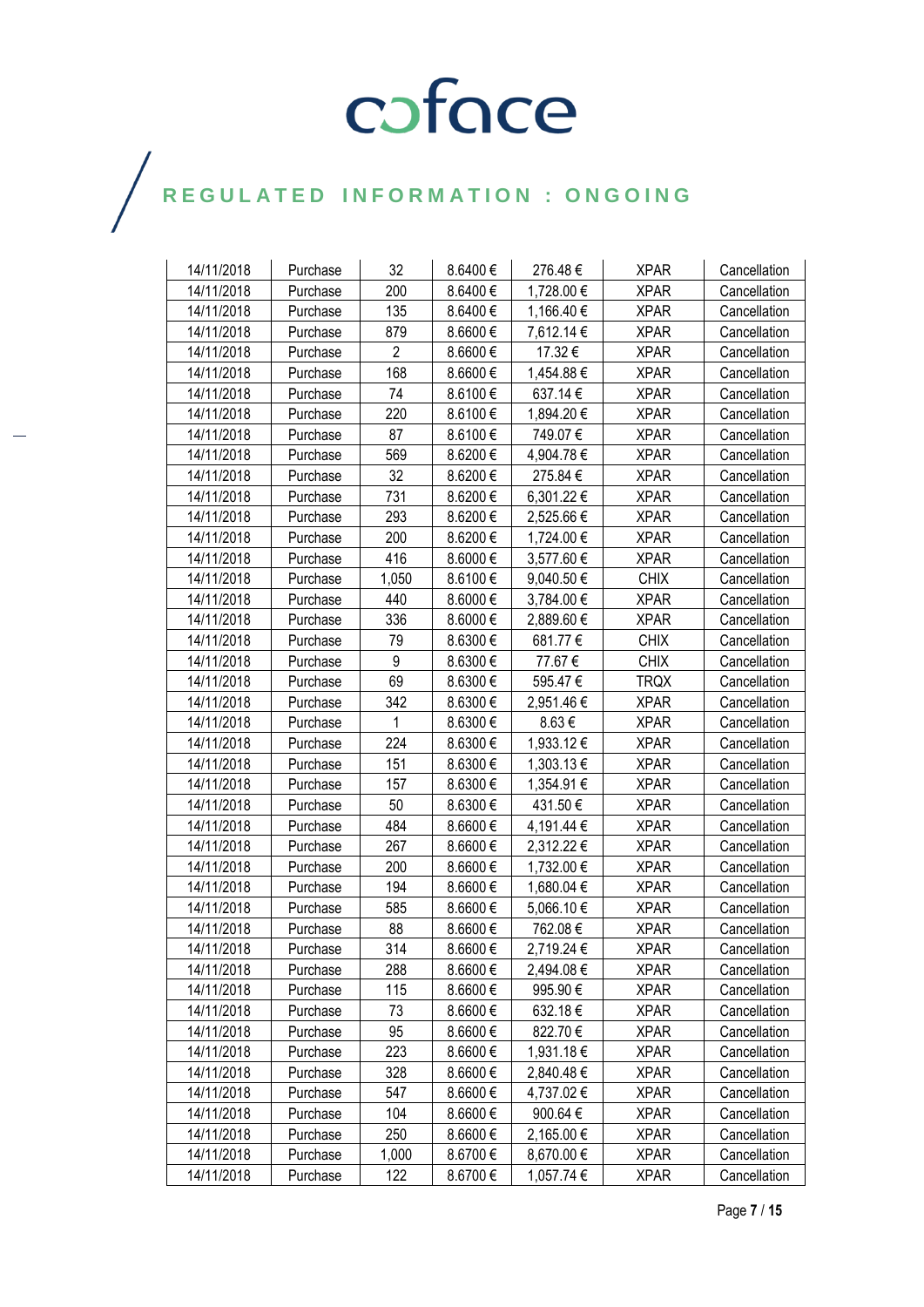| 14/11/2018 | Purchase | 682            | 8.6600€ | 5,906.12€  | <b>XPAR</b> | Cancellation |
|------------|----------|----------------|---------|------------|-------------|--------------|
| 14/11/2018 | Purchase | 236            | 8.6500€ | 2,041.40 € | <b>XPAR</b> | Cancellation |
| 14/11/2018 | Purchase | 131            | 8.6500€ | 1,133.15€  | <b>XPAR</b> | Cancellation |
| 14/11/2018 | Purchase | 400            | 8.6500€ | 3,460.00 € | <b>XPAR</b> | Cancellation |
| 14/11/2018 | Purchase | 575            | 8.6500€ | 4,973.75€  | <b>XPAR</b> | Cancellation |
| 14/11/2018 | Purchase | 1,038          | 8.6250€ | 8,952.75€  | <b>CHIX</b> | Cancellation |
| 14/11/2018 | Purchase | 55             | 8.6400€ | 475.20€    | <b>CHIX</b> | Cancellation |
| 14/11/2018 | Purchase | 13             | 8.6300€ | 112.19€    | <b>XPAR</b> | Cancellation |
| 14/11/2018 | Purchase | 35             | 8.6200€ | 301.70€    | <b>BATE</b> | Cancellation |
| 14/11/2018 | Purchase | 6              | 8.6300€ | 51.78€     | <b>TRQX</b> | Cancellation |
| 14/11/2018 | Purchase | 376            | 8.6300€ | 3,244.88 € | <b>TRQX</b> | Cancellation |
| 14/11/2018 | Purchase | 77             | 8.6300€ | 664.51€    | <b>TRQX</b> | Cancellation |
| 14/11/2018 | Purchase | 621            | 8.6300€ | 5,359.23€  | <b>TRQX</b> | Cancellation |
| 14/11/2018 | Purchase | 183            | 8.6200€ | 1,577.46€  | <b>XPAR</b> | Cancellation |
| 14/11/2018 | Purchase | 162            | 8.6200€ | 1,396.44 € | <b>XPAR</b> | Cancellation |
| 14/11/2018 | Purchase | 97             | 8.6200€ | 836.14€    | <b>XPAR</b> | Cancellation |
| 14/11/2018 | Purchase | 432            | 8.6200€ | 3,723.84 € | <b>XPAR</b> | Cancellation |
| 14/11/2018 | Purchase | 299            | 8.6200€ | 2,577.38€  | <b>XPAR</b> | Cancellation |
| 14/11/2018 | Purchase | 102            | 8.6200€ | 879.24€    | <b>XPAR</b> | Cancellation |
| 14/11/2018 | Purchase | 122            | 8.6200€ | 1,051.64 € | <b>XPAR</b> | Cancellation |
| 14/11/2018 | Purchase | 1,000          | 8.6000€ | 8,600.00€  | <b>XPAR</b> | Cancellation |
| 14/11/2018 | Purchase | 282            | 8.5800€ | 2,419.56€  | <b>XPAR</b> | Cancellation |
| 14/11/2018 | Purchase | 487            | 8.5800€ | 4,178.46€  | <b>XPAR</b> | Cancellation |
| 14/11/2018 | Purchase | 195            | 8.5500€ | 1,667.25€  | <b>XPAR</b> | Cancellation |
| 14/11/2018 | Purchase | 435            | 8.5400€ | 3,714.90 € | <b>XPAR</b> | Cancellation |
| 14/11/2018 | Purchase | 100            | 8.5400€ | 854.00€    | <b>BATE</b> | Cancellation |
| 14/11/2018 | Purchase | 39             | 8.5400€ | 333.06€    | <b>BATE</b> | Cancellation |
| 14/11/2018 | Purchase | 737            | 8.5400€ | 6,293.98 € | <b>BATE</b> | Cancellation |
| 14/11/2018 | Purchase | 7              | 8.5400€ | 59.78€     | TRQX        | Cancellation |
| 14/11/2018 | Purchase | 205            | 8.5400€ | 1,750.70€  | <b>TRQX</b> | Cancellation |
| 14/11/2018 | Purchase | 5              | 8.5400€ | 42.70€     | <b>TRQX</b> | Cancellation |
| 14/11/2018 | Purchase | 289            | 8.5200€ | 2,462.28 € | <b>XPAR</b> | Cancellation |
| 14/11/2018 | Purchase | $\overline{2}$ | 8.5200€ | 17.04 €    | <b>TRQX</b> | Cancellation |
| 14/11/2018 | Purchase | 47             | 8.5200€ | 400.44 €   | <b>TRQX</b> | Cancellation |
| 14/11/2018 | Purchase | 58             | 8.5200€ | 494.16€    | <b>TRQX</b> | Cancellation |
| 14/11/2018 | Purchase | 62             | 8.5200€ | 528.24€    | <b>TRQX</b> | Cancellation |
| 14/11/2018 | Purchase | 38             | 8.5200€ | 323.76€    | <b>CHIX</b> | Cancellation |
| 14/11/2018 | Purchase | 76             | 8.5200€ | 647.52€    | <b>TRQX</b> | Cancellation |
| 14/11/2018 | Purchase | 63             | 8.5200€ | 536.76€    | <b>CHIX</b> | Cancellation |
| 14/11/2018 | Purchase | 271            | 8.5200€ | 2,308.92€  | <b>CHIX</b> | Cancellation |
| 14/11/2018 | Purchase | 64             | 8.5200€ | 545.28€    | <b>CHIX</b> | Cancellation |
| 14/11/2018 | Purchase | 110            | 8.5200€ | 937.20€    | <b>CHIX</b> | Cancellation |
| 14/11/2018 | Purchase | 437            | 8.5200€ | 3,723.24 € | <b>TRQX</b> | Cancellation |
| 14/11/2018 | Purchase | 296            | 8.5100€ | 2,518.96€  | <b>XPAR</b> | Cancellation |
| 14/11/2018 | Purchase | 362            | 8.5100€ | 3,080.62€  | <b>XPAR</b> | Cancellation |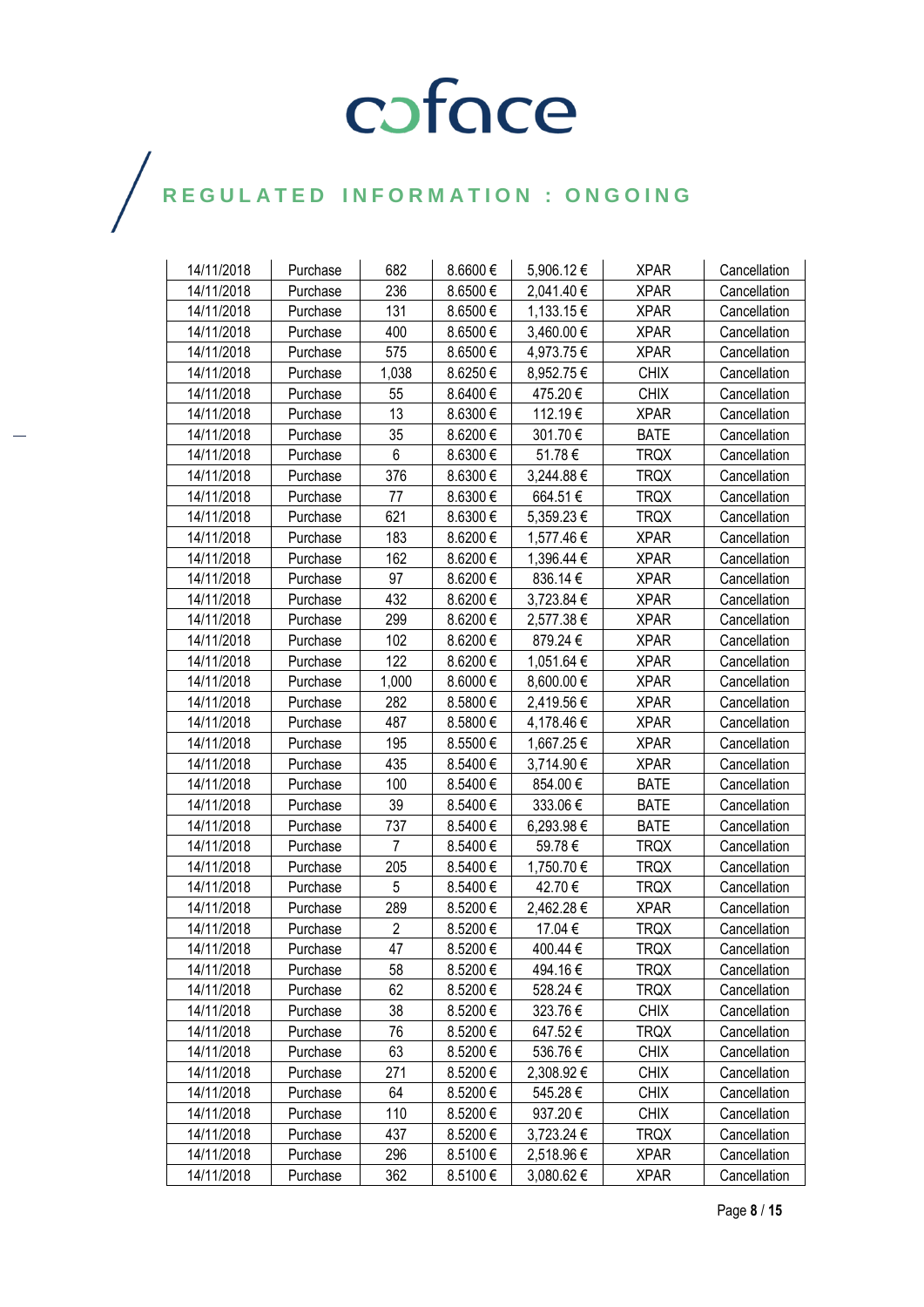| 14/11/2018       | Purchase | 200    | 8.5100€ | 1,702.00 €  | <b>BATE</b> | Cancellation        |
|------------------|----------|--------|---------|-------------|-------------|---------------------|
| 14/11/2018       | Purchase | 44     | 8.5100€ | 374.44€     | <b>BATE</b> | Cancellation        |
|                  |          | 25,266 | 8.6135€ | 217,629     | <b>XPAR</b> |                     |
|                  |          | 2,298  | 8.5780€ | 19,712      | <b>TRQX</b> |                     |
| Total 14/11/2018 |          | 2,777  | 8.5991€ | 23,880      | <b>CHIX</b> | <b>Cancellation</b> |
|                  |          | 2,659  | 8.5502€ | 22,735      | <b>BATE</b> |                     |
|                  |          | 33,000 | 8.6047€ | 283,956€    |             |                     |
| 15/11/2018       | Purchase | 426    | 8.6200€ | 3,672.12€   | <b>XPAR</b> | Cancellation        |
| 15/11/2018       | Purchase | 341    | 8.6200€ | 2,939.42 €  | <b>XPAR</b> | Cancellation        |
| 15/11/2018       | Purchase | 280    | 8.6200€ | 2,413.60 €  | <b>XPAR</b> | Cancellation        |
| 15/11/2018       | Purchase | 1,500  | 8.6200€ | 12,930.00 € | <b>XPAR</b> | Cancellation        |
| 15/11/2018       | Purchase | 525    | 8.5900€ | 4,509.75 €  | <b>XPAR</b> | Cancellation        |
| 15/11/2018       | Purchase | 300    | 8.6000€ | 2,580.00€   | <b>BATE</b> | Cancellation        |
| 15/11/2018       | Purchase | 218    | 8.6000€ | 1,874.80 €  | <b>XPAR</b> | Cancellation        |
| 15/11/2018       | Purchase | 52     | 8.5300€ | 443.56€     | <b>XPAR</b> | Cancellation        |
| 15/11/2018       | Purchase | 127    | 8.5300€ | 1,083.31 €  | <b>XPAR</b> | Cancellation        |
| 15/11/2018       | Purchase | 277    | 8.5300€ | 2,362.81 €  | <b>XPAR</b> | Cancellation        |
| 15/11/2018       | Purchase | 200    | 8.5600€ | 1,712.00 €  | <b>BATE</b> | Cancellation        |
| 15/11/2018       | Purchase | 883    | 8.5600€ | 7,558.48€   | <b>BATE</b> | Cancellation        |
| 15/11/2018       | Purchase | 1,089  | 8.5800€ | 9,343.62€   | <b>CHIX</b> | Cancellation        |
| 15/11/2018       | Purchase | 434    | 8.5500€ | 3,710.70 €  | <b>XPAR</b> | Cancellation        |
| 15/11/2018       | Purchase | 621    | 8.5100€ | 5,284.71€   | <b>XPAR</b> | Cancellation        |
| 15/11/2018       | Purchase | 69     | 8.5100€ | 587.19€     | <b>XPAR</b> | Cancellation        |
| 15/11/2018       | Purchase | 330    | 8.4900€ | 2,801.70€   | <b>BATE</b> | Cancellation        |
| 15/11/2018       | Purchase | 530    | 8.4900€ | 4,499.70 €  | <b>TRQX</b> | Cancellation        |
| 15/11/2018       | Purchase | 386    | 8.5100€ | 3,284.86€   | <b>BATE</b> | Cancellation        |
| 15/11/2018       | Purchase | 269    | 8.4900€ | 2,283.81 €  | <b>XPAR</b> | Cancellation        |
| 15/11/2018       | Purchase | 416    | 8.4800€ | 3,527.68 €  | <b>XPAR</b> | Cancellation        |
| 15/11/2018       | Purchase | 1,818  | 8.4800€ | 15,416.64 € | <b>XPAR</b> | Cancellation        |
| 15/11/2018       | Purchase | 182    | 8.4800€ | 1,543.36 €  | <b>XPAR</b> | Cancellation        |
| 15/11/2018       | Purchase | 419    | 8.4900€ | 3,557.31 €  | <b>BATE</b> | Cancellation        |
| 15/11/2018       | Purchase | 97     | 8.4900€ | 823.53€     | <b>CHIX</b> | Cancellation        |
| 15/11/2018       | Purchase | 837    | 8.5300€ | 7,139.61 €  | <b>XPAR</b> | Cancellation        |
| 15/11/2018       | Purchase | 259    | 8.5300€ | 2,209.27€   | <b>XPAR</b> | Cancellation        |
| 15/11/2018       | Purchase | 251    | 8.5300€ | 2,141.03 €  | <b>XPAR</b> | Cancellation        |
| 15/11/2018       | Purchase | 95     | 8.5600€ | 813.20€     | <b>BATE</b> | Cancellation        |
| 15/11/2018       | Purchase | 100    | 8.5600€ | 856.00€     | <b>BATE</b> | Cancellation        |
| 15/11/2018       | Purchase | 356    | 8.5600€ | 3,047.36 €  | <b>BATE</b> | Cancellation        |
| 15/11/2018       | Purchase | 1,648  | 8.5400€ | 14,073.92 € | <b>XPAR</b> | Cancellation        |
| 15/11/2018       | Purchase | 850    | 8.5400€ | 7,259.00€   | <b>XPAR</b> | Cancellation        |
| 15/11/2018       | Purchase | 235    | 8.5400€ | 2,006.90€   | <b>XPAR</b> | Cancellation        |
| 15/11/2018       | Purchase | 640    | 8.5000€ | 5,440.00 €  | <b>XPAR</b> | Cancellation        |
| 15/11/2018       | Purchase | 753    | 8.5300€ | 6,423.09€   | <b>XPAR</b> | Cancellation        |
| 15/11/2018       | Purchase | 738    | 8.5400€ | 6,302.52€   | <b>XPAR</b> | Cancellation        |
| 15/11/2018       | Purchase | 932    | 8.5300€ | 7,949.96€   | <b>CHIX</b> | Cancellation        |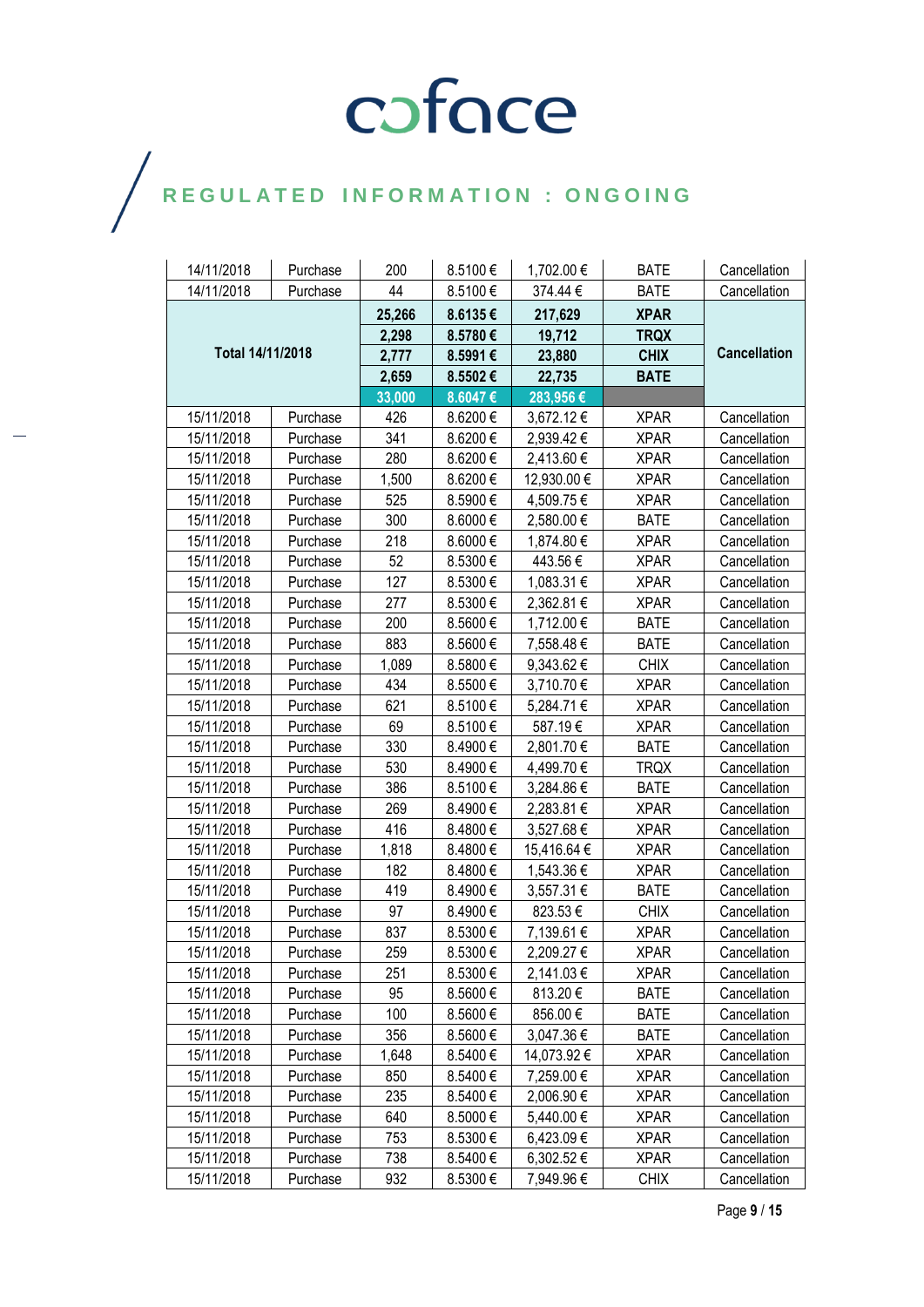| 15/11/2018 | Purchase | 112 | 8.5300€ | 955.36€    | <b>XPAR</b> | Cancellation |
|------------|----------|-----|---------|------------|-------------|--------------|
| 15/11/2018 | Purchase | 60  | 8.5200€ | 511.20€    | <b>XPAR</b> | Cancellation |
| 15/11/2018 | Purchase | 410 | 8.5200€ | 3,493.20 € | <b>XPAR</b> | Cancellation |
| 15/11/2018 | Purchase | 137 | 8.5200€ | 1,167.24 € | <b>XPAR</b> | Cancellation |
| 15/11/2018 | Purchase | 568 | 8.5200€ | 4,839.36 € | <b>XPAR</b> | Cancellation |
| 15/11/2018 | Purchase | 376 | 8.5100€ | 3,199.76 € | <b>XPAR</b> | Cancellation |
| 15/11/2018 | Purchase | 33  | 8.5100€ | 280.83€    | <b>XPAR</b> | Cancellation |
| 15/11/2018 | Purchase | 123 | 8.5100€ | 1,046.73€  | <b>XPAR</b> | Cancellation |
| 15/11/2018 | Purchase | 777 | 8.5100€ | 6,612.27 € | <b>XPAR</b> | Cancellation |
| 15/11/2018 | Purchase | 383 | 8.5100€ | 3,259.33 € | <b>TRQX</b> | Cancellation |
| 15/11/2018 | Purchase | 390 | 8.5100€ | 3,318.90 € | <b>XPAR</b> | Cancellation |
| 15/11/2018 | Purchase | 333 | 8.5100€ | 2,833.83 € | <b>XPAR</b> | Cancellation |
| 15/11/2018 | Purchase | 14  | 8.4800€ | 118.72€    | <b>XPAR</b> | Cancellation |
| 15/11/2018 | Purchase | 445 | 8.4800€ | 3,773.60 € | <b>XPAR</b> | Cancellation |
| 15/11/2018 | Purchase | 30  | 8.4800€ | 254.40€    | <b>XPAR</b> | Cancellation |
| 15/11/2018 | Purchase | 345 | 8.4700€ | 2,922.15€  | <b>XPAR</b> | Cancellation |
| 15/11/2018 | Purchase | 100 | 8.4700€ | 847.00€    | <b>XPAR</b> | Cancellation |
| 15/11/2018 | Purchase | 469 | 8.4200€ | 3,948.98€  | <b>XPAR</b> | Cancellation |
| 15/11/2018 | Purchase | 220 | 8.4400€ | 1,856.80 € | <b>CHIX</b> | Cancellation |
| 15/11/2018 | Purchase | 99  | 8.4500€ | 836.55€    | <b>XPAR</b> | Cancellation |
| 15/11/2018 | Purchase | 300 | 8.4500€ | 2,535.00€  | <b>XPAR</b> | Cancellation |
| 15/11/2018 | Purchase | 109 | 8.4500€ | 921.05€    | <b>XPAR</b> | Cancellation |
| 15/11/2018 | Purchase | 731 | 8.4600€ | 6,184.26€  | <b>CHIX</b> | Cancellation |
| 15/11/2018 | Purchase | 246 | 8.4900€ | 2,088.54 € | <b>XPAR</b> | Cancellation |
| 15/11/2018 | Purchase | 250 | 8.4900€ | 2,122.50 € | <b>XPAR</b> | Cancellation |
| 15/11/2018 | Purchase | 597 | 8.4900€ | 5,068.53€  | <b>XPAR</b> | Cancellation |
| 15/11/2018 | Purchase | 172 | 8.4900€ | 1,460.28 € | <b>XPAR</b> | Cancellation |
| 15/11/2018 | Purchase | 257 | 8.4700€ | 2,176.79€  | <b>XPAR</b> | Cancellation |
| 15/11/2018 | Purchase | 125 | 8.4900€ | 1,061.25 € | <b>CHIX</b> | Cancellation |
| 15/11/2018 | Purchase | 303 | 8.4900€ | 2,572.47 € | <b>CHIX</b> | Cancellation |
| 15/11/2018 | Purchase | 620 | 8.4900€ | 5,263.80€  | <b>CHIX</b> | Cancellation |
| 15/11/2018 | Purchase | 108 | 8.4700€ | 914.76€    | <b>XPAR</b> | Cancellation |
| 15/11/2018 | Purchase | 21  | 8.4700€ | 177.87€    | <b>XPAR</b> | Cancellation |
| 15/11/2018 | Purchase | 607 | 8.4800€ | 5,147.36€  | <b>XPAR</b> | Cancellation |
| 15/11/2018 | Purchase | 538 | 8.4800€ | 4,562.24 € | <b>XPAR</b> | Cancellation |
| 15/11/2018 | Purchase | 210 | 8.4700€ | 1,778.70 € | <b>CHIX</b> | Cancellation |
| 15/11/2018 | Purchase | 400 | 8.4700€ | 3,388.00 € | <b>XPAR</b> | Cancellation |
| 15/11/2018 | Purchase | 131 | 8.4800€ | 1,110.88 € | <b>XPAR</b> | Cancellation |
| 15/11/2018 | Purchase | 172 | 8.4800€ | 1,458.56 € | <b>XPAR</b> | Cancellation |
| 15/11/2018 | Purchase | 190 | 8.4800€ | 1,611.20€  | <b>XPAR</b> | Cancellation |
| 15/11/2018 | Purchase | 115 | 8.4600€ | 972.90€    | <b>XPAR</b> | Cancellation |
| 15/11/2018 | Purchase | 288 | 8.4500€ | 2,433.60 € | <b>XPAR</b> | Cancellation |
| 15/11/2018 | Purchase | 159 | 8.4400€ | 1,341.96 € | <b>XPAR</b> | Cancellation |
| 15/11/2018 | Purchase | 173 | 8.4400€ | 1,460.12 € | <b>XPAR</b> | Cancellation |
| 15/11/2018 | Purchase | 104 | 8.4400€ | 877.76€    | <b>XPAR</b> | Cancellation |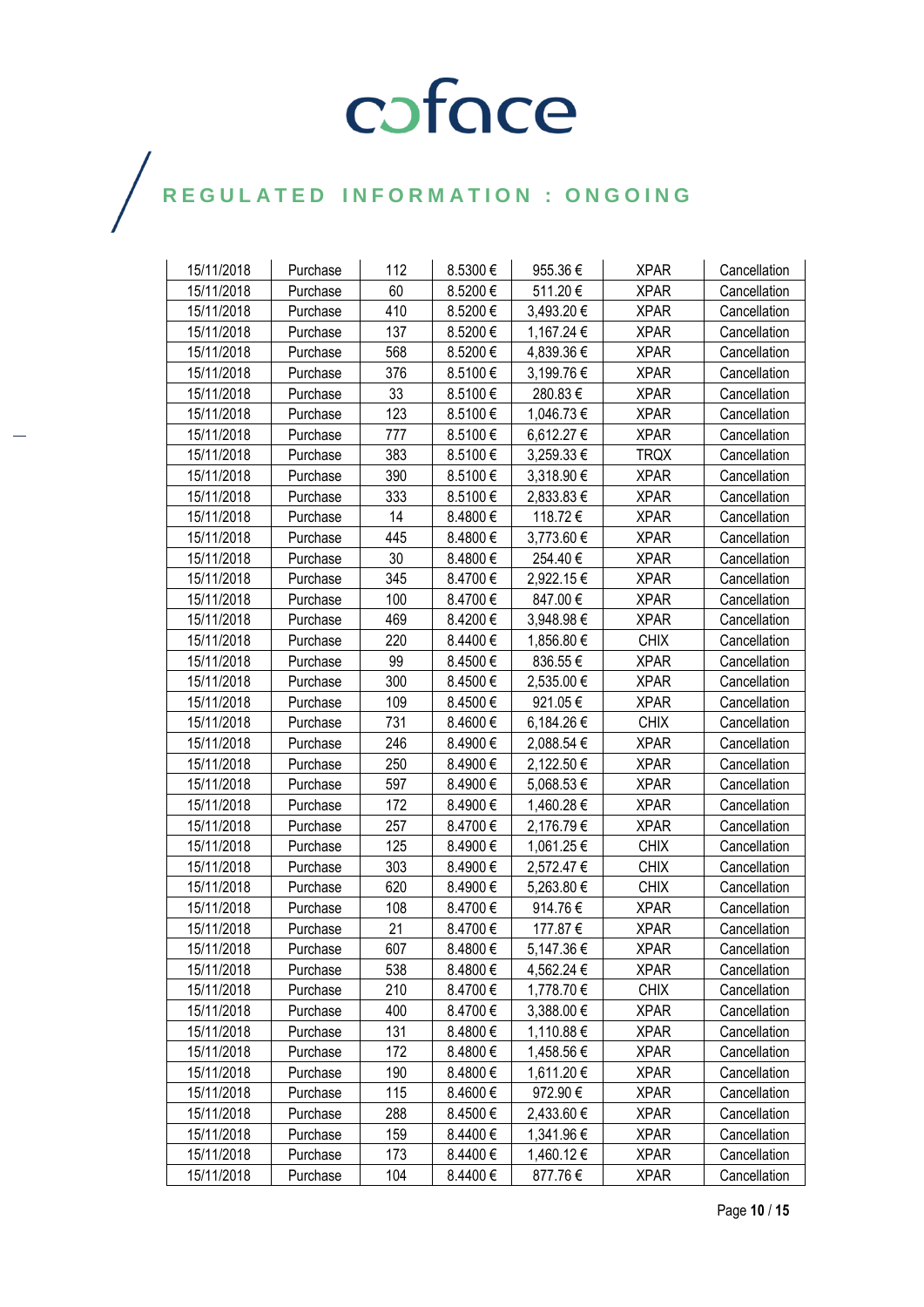## $\bigg)$

| 15/11/2018       | Purchase | 817    | 8.4400 €     | 6,895.48€   | <b>XPAR</b> | Cancellation        |
|------------------|----------|--------|--------------|-------------|-------------|---------------------|
| 15/11/2018       | Purchase | 1,159  | 8.4700€      | 9,816.73€   | <b>TRQX</b> | Cancellation        |
| 15/11/2018       | Purchase | 1,222  | 8.5100€      | 10,399.22 € | <b>TRQX</b> | Cancellation        |
| 15/11/2018       | Purchase | 12     | 8.4900€      | 101.88€     | <b>XPAR</b> | Cancellation        |
| 15/11/2018       | Purchase | 142    | 8.4900€      | 1,205.58€   | <b>XPAR</b> | Cancellation        |
| 15/11/2018       | Purchase | 113    | 8.4700€      | 957.11€     | <b>XPAR</b> | Cancellation        |
| 15/11/2018       | Purchase | 368    | 8.4900€      | 3,124.32 €  | <b>XPAR</b> | Cancellation        |
| 15/11/2018       | Purchase | 114    | 8.4900€      | 967.86€     | <b>XPAR</b> | Cancellation        |
| 15/11/2018       | Purchase | 152    | 8.4900€      | 1,290.48€   | <b>XPAR</b> | Cancellation        |
| 15/11/2018       | Purchase | 491    | 8.4900€      | 4,168.59€   | <b>XPAR</b> | Cancellation        |
| 15/11/2018       | Purchase | 577    | 8.5000 $\in$ | 4,904.50 €  | <b>XPAR</b> | Cancellation        |
|                  |          | 26,310 | 8.5133€      | 223,985     | <b>XPAR</b> |                     |
|                  |          | 3,294  | 8.4927€      | 27,975      | <b>TRQX</b> |                     |
| Total 15/11/2018 |          | 4,327  | 8.5127€      | 36,834      | <b>CHIX</b> | <b>Cancellation</b> |
|                  |          | 3,069  | 8.5405€      | 26,211      | <b>BATE</b> |                     |
|                  |          | 37,000 | 8.5136€      | 315,005€    |             |                     |
| 16/11/2018       | Purchase | 1,153  | 8.5900€      | 9,904.27 €  | <b>XPAR</b> | Cancellation        |
| 16/11/2018       | Purchase | 169    | 8.5900€      | 1,451.71€   | <b>XPAR</b> | Cancellation        |
| 16/11/2018       | Purchase | 129    | 8.5800€      | 1,106.82 €  | <b>XPAR</b> | Cancellation        |
| 16/11/2018       | Purchase | 490    | 8.5800€      | 4,204.20€   | <b>XPAR</b> | Cancellation        |
| 16/11/2018       | Purchase | 478    | 8.5800€      | 4,101.24 €  | <b>XPAR</b> | Cancellation        |
| 16/11/2018       | Purchase | 440    | 8.5500€      | 3,762.00 €  | <b>XPAR</b> | Cancellation        |
| 16/11/2018       | Purchase | 641    | 8.5500€      | 5,480.55€   | <b>XPAR</b> | Cancellation        |
| 16/11/2018       | Purchase | 1,119  | 8.5500€      | 9,567.45€   | <b>XPAR</b> | Cancellation        |
| 16/11/2018       | Purchase | 300    | 8.5100€      | 2,553.00 €  | <b>XPAR</b> | Cancellation        |
| 16/11/2018       | Purchase | 196    | 8.5100€      | 1,667.96 €  | <b>XPAR</b> | Cancellation        |
| 16/11/2018       | Purchase | 158    | 8.5100€      | 1,344.58 €  | <b>XPAR</b> | Cancellation        |
| 16/11/2018       | Purchase | 5      | 8.4900€      | 42.45€      | <b>XPAR</b> | Cancellation        |
| 16/11/2018       | Purchase | 597    | 8.4900€      | 5,068.53€   | <b>XPAR</b> | Cancellation        |
| 16/11/2018       | Purchase | 820    | 8.5100€      | 6,978.20€   | <b>TRQX</b> | Cancellation        |
| 16/11/2018       | Purchase | 260    | 8.5100€      | 2,212.60 €  | <b>TRQX</b> | Cancellation        |
| 16/11/2018       | Purchase | 400    | 8.5000€      | 3,400.00 €  | <b>XPAR</b> | Cancellation        |
| 16/11/2018       | Purchase | 650    | 8.5000€      | 5,525.00 €  | <b>XPAR</b> | Cancellation        |
| 16/11/2018       | Purchase | 8      | 8.5000€      | 68.00 €     | <b>XPAR</b> | Cancellation        |
| 16/11/2018       | Purchase | 420    | 8.4300€      | 3,540.60 €  | <b>TRQX</b> | Cancellation        |
| 16/11/2018       | Purchase | 98     | 8.4300€      | 826.14€     | <b>TRQX</b> | Cancellation        |
| 16/11/2018       | Purchase | 295    | 8.4300€      | 2,486.85€   | <b>TRQX</b> | Cancellation        |
| 16/11/2018       | Purchase | 325    | 8.4300€      | 2,739.75€   | <b>TRQX</b> | Cancellation        |
| 16/11/2018       | Purchase | 45     | 8.5100€      | 382.95€     | <b>XPAR</b> | Cancellation        |
| 16/11/2018       | Purchase | 1,160  | 8.5200€      | 9,883.20 €  | <b>XPAR</b> | Cancellation        |
| 16/11/2018       | Purchase | 586    | 8.5200€      | 4,992.72 €  | <b>XPAR</b> | Cancellation        |
| 16/11/2018       | Purchase | 538    | 8.5200€      | 4,583.76€   | <b>XPAR</b> | Cancellation        |
| 16/11/2018       | Purchase | 52     | 8.5200€      | 443.04 €    | <b>XPAR</b> | Cancellation        |
| 16/11/2018       | Purchase | 397    | 8.5300€      | 3,386.41 €  | <b>XPAR</b> | Cancellation        |
| 16/11/2018       | Purchase | 690    | 8.5300€      | 5,885.70 €  | <b>XPAR</b> | Cancellation        |

Page **11** / **15**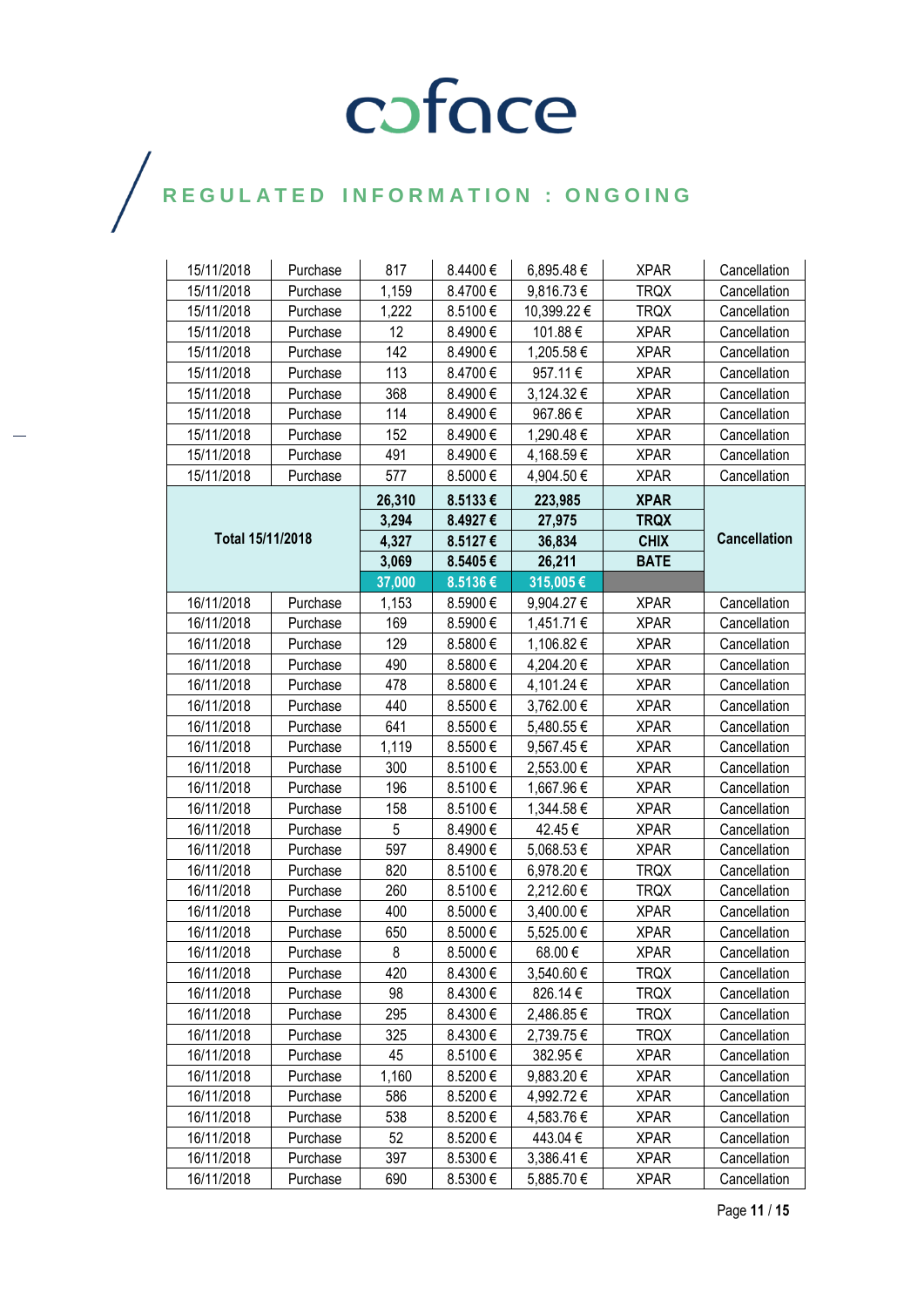| 16/11/2018 | Purchase | 28    | 8.4900€ | 237.72€    | <b>BATE</b> | Cancellation |
|------------|----------|-------|---------|------------|-------------|--------------|
| 16/11/2018 | Purchase | 374   | 8.5000€ | 3,179.00 € | <b>TRQX</b> | Cancellation |
| 16/11/2018 | Purchase | 707   | 8.5000€ | 6,009.50 € | <b>TRQX</b> | Cancellation |
| 16/11/2018 | Purchase | 588   | 8.4600€ | 4,974.48€  | <b>TRQX</b> | Cancellation |
| 16/11/2018 | Purchase | 63    | 8.4600€ | 532.98€    | <b>BATE</b> | Cancellation |
| 16/11/2018 | Purchase | 200   | 8.4600€ | 1,692.00 € | <b>BATE</b> | Cancellation |
| 16/11/2018 | Purchase | 102   | 8.4600€ | 862.92€    | <b>BATE</b> | Cancellation |
| 16/11/2018 | Purchase | 145   | 8.4600€ | 1,226.70 € | <b>TRQX</b> | Cancellation |
| 16/11/2018 | Purchase | 24    | 8.4400€ | 202.56€    | <b>BATE</b> | Cancellation |
| 16/11/2018 | Purchase | 1,080 | 8.4400€ | 9,115.20€  | <b>TRQX</b> | Cancellation |
| 16/11/2018 | Purchase | 400   | 8.4100€ | 3,364.00 € | <b>XPAR</b> | Cancellation |
| 16/11/2018 | Purchase | 742   | 8.4100€ | 6,240.22 € | <b>XPAR</b> | Cancellation |
| 16/11/2018 | Purchase | 199   | 8.4000€ | 1,671.60 € | <b>XPAR</b> | Cancellation |
| 16/11/2018 | Purchase | 222   | 8.4000€ | 1,864.80 € | <b>XPAR</b> | Cancellation |
| 16/11/2018 | Purchase | 944   | 8.4000€ | 7,929.60 € | <b>XPAR</b> | Cancellation |
| 16/11/2018 | Purchase | 635   | 8.4000€ | 5,334.00 € | <b>XPAR</b> | Cancellation |
| 16/11/2018 | Purchase | 3     | 8.4000€ | 25.20€     | <b>XPAR</b> | Cancellation |
| 16/11/2018 | Purchase | 206   | 8.4000€ | 1,730.40 € | <b>XPAR</b> | Cancellation |
| 16/11/2018 | Purchase | 500   | 8.4000€ | 4,200.00 € | <b>XPAR</b> | Cancellation |
| 16/11/2018 | Purchase | 293   | 8.4000€ | 2,461.20 € | <b>XPAR</b> | Cancellation |
| 16/11/2018 | Purchase | 41    | 8.4000€ | 344.40€    | <b>XPAR</b> | Cancellation |
| 16/11/2018 | Purchase | 83    | 8.4000€ | 697.20€    | <b>XPAR</b> | Cancellation |
| 16/11/2018 | Purchase | 553   | 8.3800€ | 4,634.14 € | <b>XPAR</b> | Cancellation |
| 16/11/2018 | Purchase | 241   | 8.3700€ | 2,017.17 € | <b>XPAR</b> | Cancellation |
| 16/11/2018 | Purchase | 367   | 8.3700€ | 3,071.79€  | <b>XPAR</b> | Cancellation |
| 16/11/2018 | Purchase | 55    | 8.3800€ | 460.90€    | <b>BATE</b> | Cancellation |
| 16/11/2018 | Purchase | 21    | 8.3800€ | 175.98€    | <b>CHIX</b> | Cancellation |
| 16/11/2018 | Purchase | 51    | 8.3800€ | 427.38€    | <b>CHIX</b> | Cancellation |
| 16/11/2018 | Purchase | 21    | 8.3800€ | 175.98€    | <b>CHIX</b> | Cancellation |
| 16/11/2018 | Purchase | 320   | 8.3800€ | 2,681.60 € | <b>CHIX</b> | Cancellation |
| 16/11/2018 | Purchase | 295   | 8.3800€ | 2,472.10 € | <b>XPAR</b> | Cancellation |
| 16/11/2018 | Purchase | 300   | 8.3800€ | 2,514.00€  | <b>XPAR</b> | Cancellation |
| 16/11/2018 | Purchase | 780   | 8.3900€ | 6,544.20€  | <b>XPAR</b> | Cancellation |
| 16/11/2018 | Purchase | 342   | 8.3900€ | 2,869.38€  | <b>XPAR</b> | Cancellation |
| 16/11/2018 | Purchase | 12    | 8.3900€ | 100.68€    | <b>BATE</b> | Cancellation |
| 16/11/2018 | Purchase | 161   | 8.3800€ | 1,349.18 € | <b>XPAR</b> | Cancellation |
| 16/11/2018 | Purchase | 131   | 8.3800€ | 1,097.78 € | <b>XPAR</b> | Cancellation |
| 16/11/2018 | Purchase | 161   | 8.3800€ | 1,349.18 € | <b>XPAR</b> | Cancellation |
| 16/11/2018 | Purchase | 123   | 8.3800€ | 1,030.74 € | <b>XPAR</b> | Cancellation |
| 16/11/2018 | Purchase | 693   | 8.3700€ | 5,800.41 € | <b>XPAR</b> | Cancellation |
| 16/11/2018 | Purchase | 120   | 8.3600€ | 1,003.20 € | <b>XPAR</b> | Cancellation |
| 16/11/2018 | Purchase | 180   | 8.3600€ | 1,504.80 € | <b>XPAR</b> | Cancellation |
| 16/11/2018 | Purchase | 1,128 | 8.3400€ | 9,407.52 € | <b>XPAR</b> | Cancellation |
| 16/11/2018 | Purchase | 662   | 8.3500€ | 5,527.70 € | <b>XPAR</b> | Cancellation |
| 16/11/2018 | Purchase | 765   | 8.3500€ | 6,387.75€  | <b>XPAR</b> | Cancellation |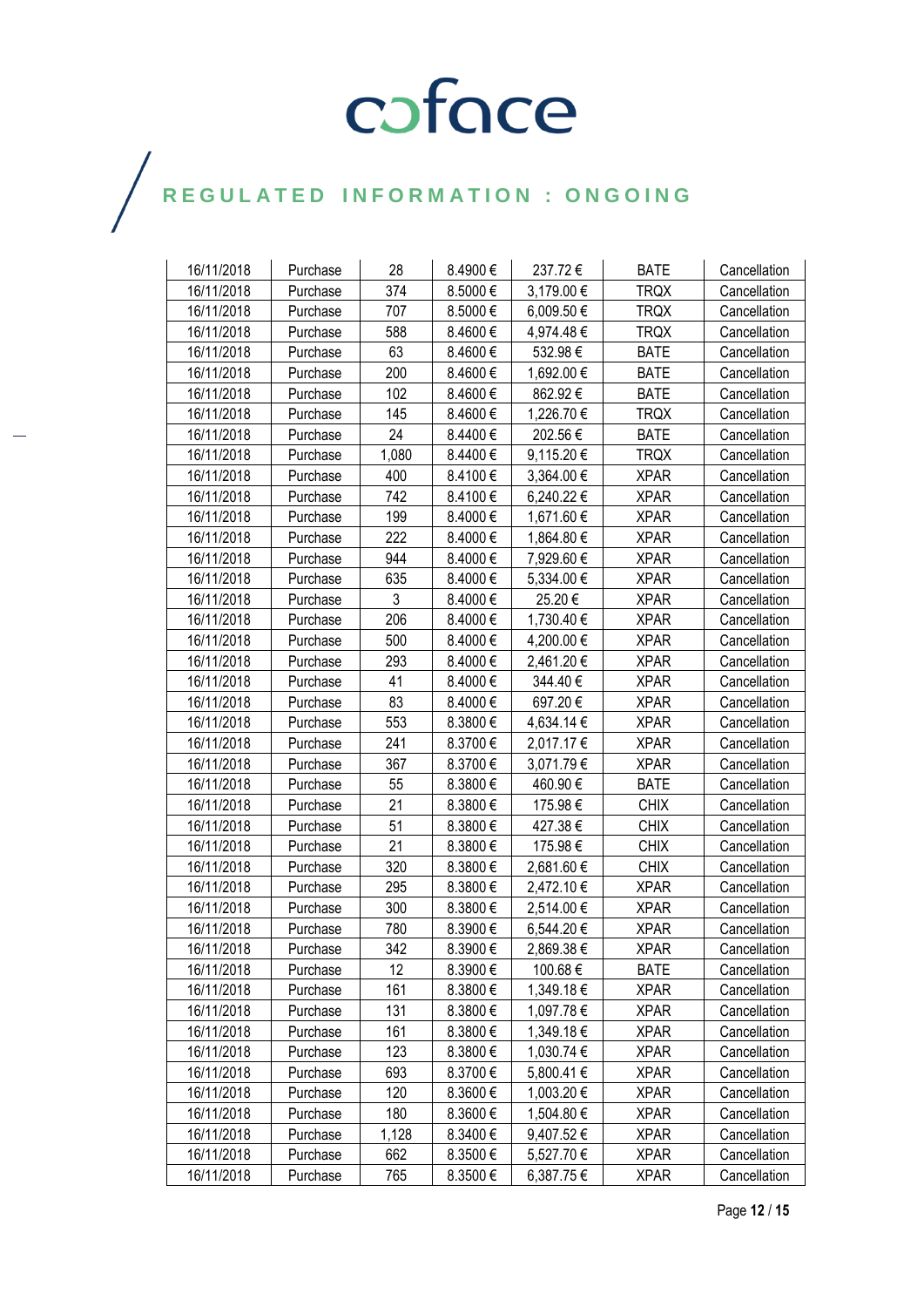| 16/11/2018 | Purchase | 308 | 8.3400€  | 2,568.72€  | <b>XPAR</b> | Cancellation |
|------------|----------|-----|----------|------------|-------------|--------------|
| 16/11/2018 | Purchase | 54  | 8.3400€  | 450.36€    | <b>XPAR</b> | Cancellation |
| 16/11/2018 | Purchase | 217 | 8.3400€  | 1,809.78€  | <b>XPAR</b> | Cancellation |
| 16/11/2018 | Purchase | 517 | 8.3400€  | 4,311.78€  | <b>XPAR</b> | Cancellation |
| 16/11/2018 | Purchase | 429 | 8.3400€  | 3,577.86€  | <b>XPAR</b> | Cancellation |
| 16/11/2018 | Purchase | 233 | 8.3300€  | 1,940.89€  | <b>XPAR</b> | Cancellation |
| 16/11/2018 | Purchase | 21  | 8.3100€  | 174.51€    | <b>XPAR</b> | Cancellation |
| 16/11/2018 | Purchase | 69  | 8.3100€  | 573.39€    | <b>XPAR</b> | Cancellation |
| 16/11/2018 | Purchase | 69  | 8.3100€  | 573.39€    | <b>XPAR</b> | Cancellation |
| 16/11/2018 | Purchase | 74  | 8.3100€  | 614.94€    | <b>XPAR</b> | Cancellation |
| 16/11/2018 | Purchase | 355 | 8.3100€  | 2,950.05€  | <b>XPAR</b> | Cancellation |
| 16/11/2018 | Purchase | 43  | 8.3100€  | 357.33€    | <b>XPAR</b> | Cancellation |
| 16/11/2018 | Purchase | 145 | 8.3500€  | 1,210.75€  | <b>XPAR</b> | Cancellation |
| 16/11/2018 | Purchase | 5   | 8.3500€  | 41.75 €    | <b>XPAR</b> | Cancellation |
| 16/11/2018 | Purchase | 800 | 8.3500€  | 6,680.00 € | <b>XPAR</b> | Cancellation |
| 16/11/2018 | Purchase | 210 | 8.3500€  | 1,753.50 € | <b>XPAR</b> | Cancellation |
| 16/11/2018 | Purchase | 149 | 8.3600€  | 1,245.64 € | <b>XPAR</b> | Cancellation |
| 16/11/2018 | Purchase | 207 | 8.3600€  | 1,730.52 € | <b>XPAR</b> | Cancellation |
| 16/11/2018 | Purchase | 132 | 8.3600€  | 1,103.52€  | <b>XPAR</b> | Cancellation |
| 16/11/2018 | Purchase | 500 | 8.3600€  | 4,180.00 € | <b>XPAR</b> | Cancellation |
| 16/11/2018 | Purchase | 94  | 8.3600€  | 785.84€    | <b>XPAR</b> | Cancellation |
| 16/11/2018 | Purchase | 197 | 8.3500€  | 1,644.95 € | <b>XPAR</b> | Cancellation |
| 16/11/2018 | Purchase | 198 | 8.3400€  | 1,651.32 € | <b>XPAR</b> | Cancellation |
| 16/11/2018 | Purchase | 881 | 8.3600€  | 7,365.16€  | <b>CHIX</b> | Cancellation |
| 16/11/2018 | Purchase | 237 | 8.3600€  | 1,981.32€  | <b>CHIX</b> | Cancellation |
| 16/11/2018 | Purchase | 526 | 8.3600€  | 4,397.36 € | <b>XPAR</b> | Cancellation |
| 16/11/2018 | Purchase | 251 | 8.3600€  | 2,098.36 € | <b>XPAR</b> | Cancellation |
| 16/11/2018 | Purchase | 14  | 8.3500€  | 116.90€    | <b>XPAR</b> | Cancellation |
| 16/11/2018 | Purchase | 164 | 8.3500€  | 1,369.40 € | <b>XPAR</b> | Cancellation |
| 16/11/2018 | Purchase | 161 | 8.3500€  | 1,344.35 € | <b>XPAR</b> | Cancellation |
| 16/11/2018 | Purchase | 100 | 8.3500€  | 835.00€    | <b>CHIX</b> | Cancellation |
| 16/11/2018 | Purchase | 230 | 8.3500€  | 1,920.50 € | <b>CHIX</b> | Cancellation |
| 16/11/2018 | Purchase | 783 | 8.3500€  | 6,538.05€  | <b>XPAR</b> | Cancellation |
| 16/11/2018 | Purchase | 167 | 8.3500€  | 1,394.45€  | <b>CHIX</b> | Cancellation |
| 16/11/2018 | Purchase | 248 | 8.3500€  | 2,070.80 € | <b>XPAR</b> | Cancellation |
| 16/11/2018 | Purchase | 288 | 8.3500€  | 2,404.80 € | <b>XPAR</b> | Cancellation |
| 16/11/2018 | Purchase | 461 | 8.3500€  | 3,849.35 € | <b>XPAR</b> | Cancellation |
| 16/11/2018 | Purchase | 200 | 8.3500€  | 1,670.00 € | <b>BATE</b> | Cancellation |
| 16/11/2018 | Purchase | 200 | 8.3500€  | 1,670.00 € | <b>BATE</b> | Cancellation |
| 16/11/2018 | Purchase | 200 | 8.3500€  | 1,670.00 € | <b>CHIX</b> | Cancellation |
| 16/11/2018 | Purchase | 38  | 8.3500€  | 317.30€    | <b>CHIX</b> | Cancellation |
| 16/11/2018 | Purchase | 400 | 8.3400€  | 3,336.00 € | <b>XPAR</b> | Cancellation |
| 16/11/2018 | Purchase | 171 | 8.3400€  | 1,426.14 € | <b>XPAR</b> | Cancellation |
| 16/11/2018 | Purchase | 60  | 8.3400 € | 500.40€    | <b>XPAR</b> | Cancellation |
| 16/11/2018 | Purchase | 514 | 8.3300€  | 4,281.62 € | <b>XPAR</b> | Cancellation |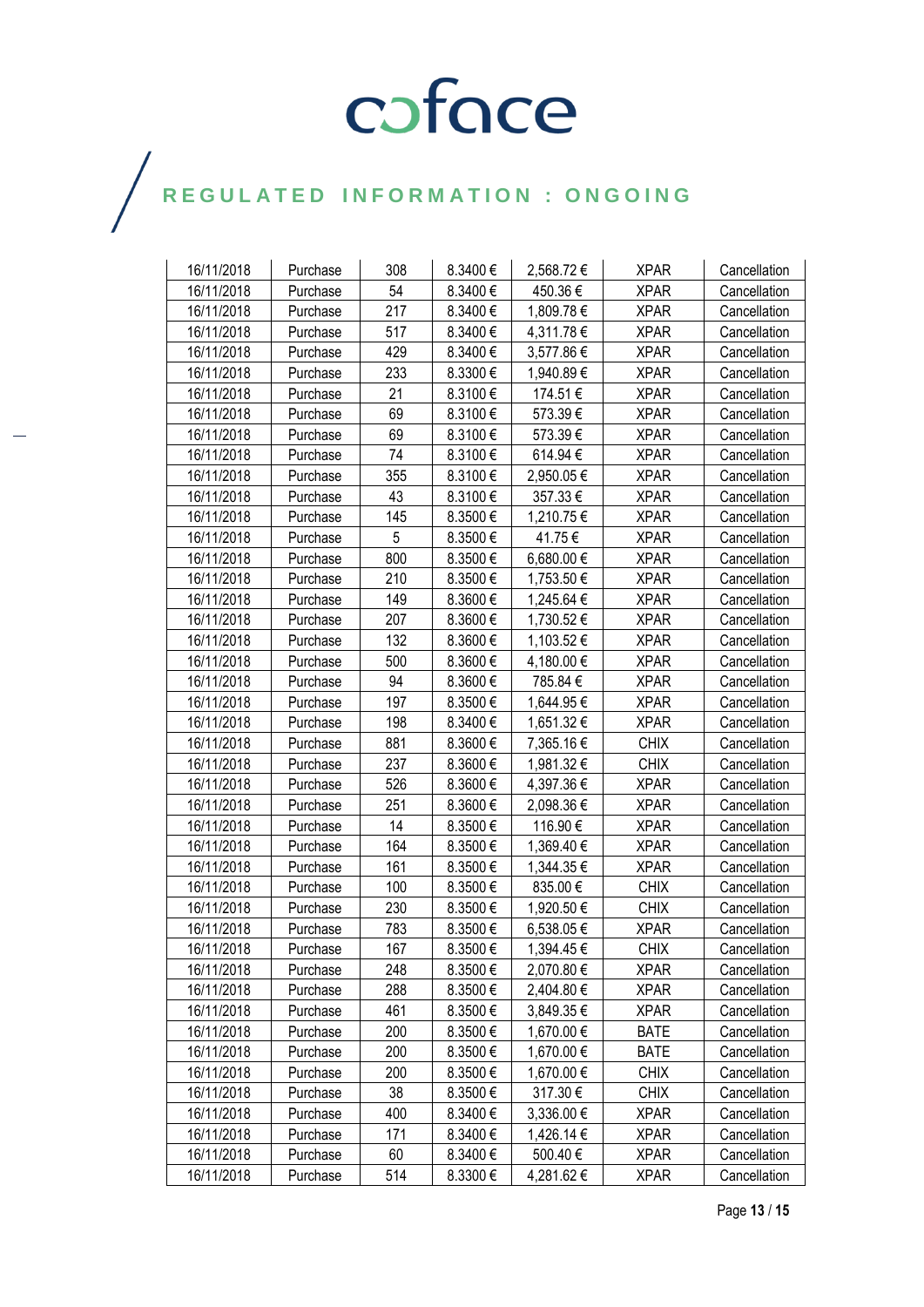|                               | 30.738  | 8.4232€      | 258,914     | <b>XPAR</b> | <b>Cancellation</b> |
|-------------------------------|---------|--------------|-------------|-------------|---------------------|
|                               | 5.112   | 8.4681€      | 43.289      | <b>TRQX</b> |                     |
| Total 16/11/2018              | 2.266   | $8,3604 \in$ | 18,945      | <b>CHIX</b> |                     |
|                               | 884     | 8.4047€      | 7.430       | <b>BATE</b> |                     |
|                               | 39,000  | 8.4251€      | 328,577€    |             |                     |
| Total 12/11/2018 - 16/11/2018 | 169,500 | $8.5655 \in$ | 1,451,860 € |             | <b>Cancellation</b> |